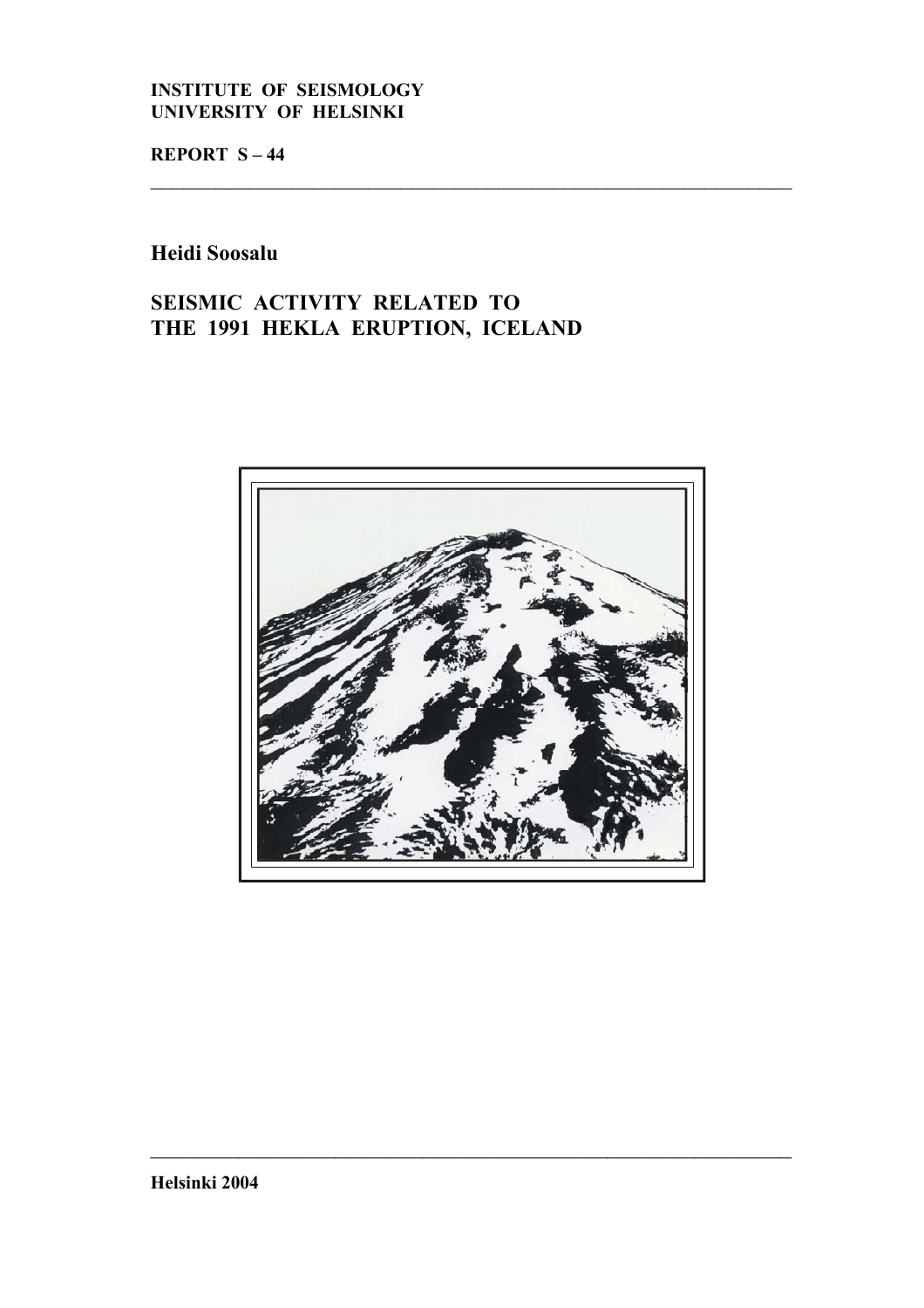This report can also be referred to as **Nordic Volcanological Institute, Report 0401**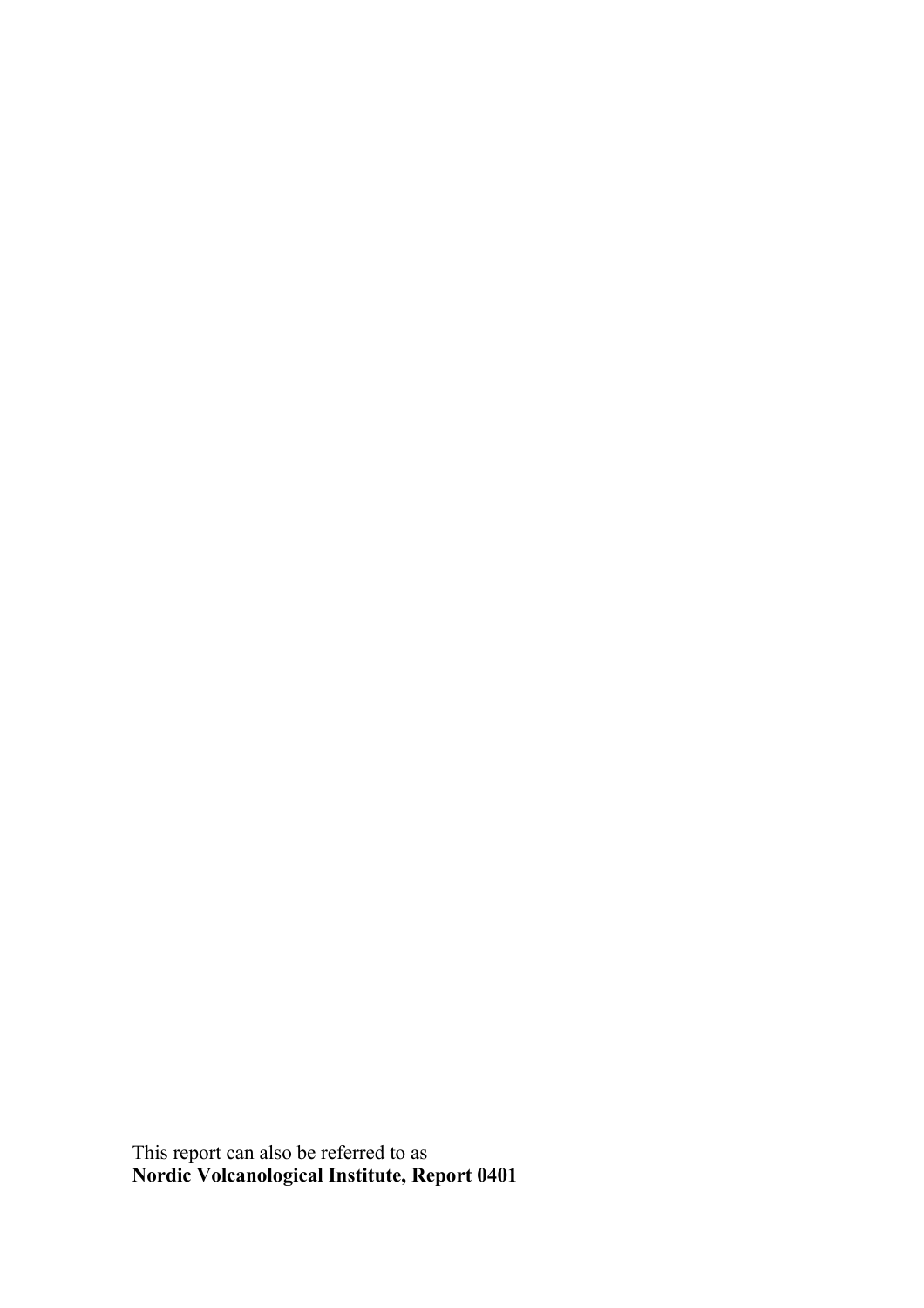# INSTITUTE OF SEISMOLOGY UNIVERSITY OF HELSINKI REPORT S – 44

# SEISMIC ACTIVITY RELATED TO THE 1991 HEKLA ERUPTION, ICELAND

Heidi Soosalu

Department of Geography University of Helsinki

Nordic Volcanological Institute University of Iceland

> Institute of Seismology University of Helsinki

> Academic Dissertation

To be presented, with the permission of the Faculty of Science of the University of Helsinki, for public criticism in Auditorium XII of the Main Building, on March 12, 2004, at 12 o'clock noon

Helsinki 2004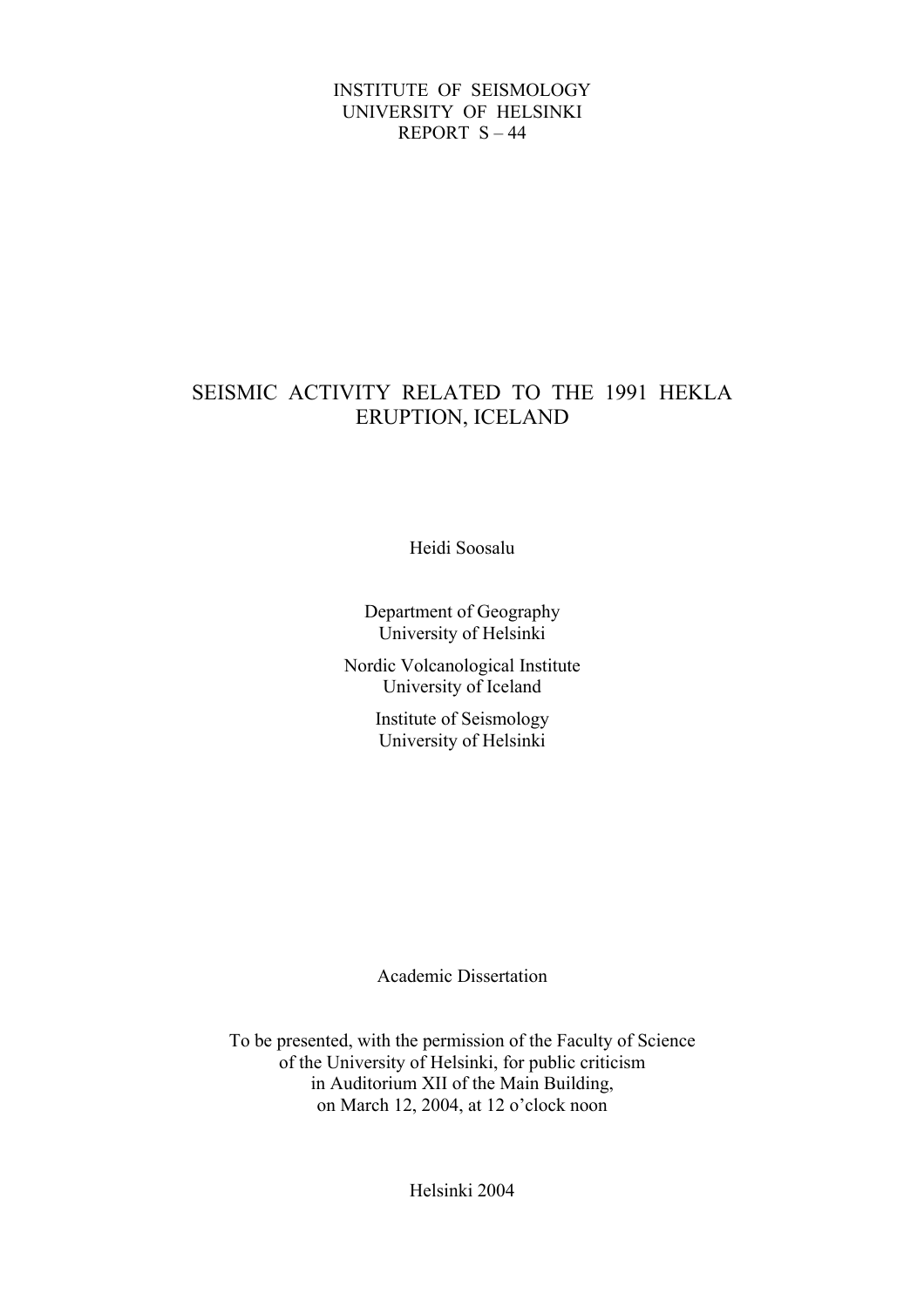Editor: Pekka Heikkinen

Publisher: Institute of Seismology P.O.Box 26 (Teollisuuskatu 23) FIN – 00014 University of Helsinki Phone +358 9 1911 Fax +358 9 191 44430 www.seismo.helsinki.fi

ISSN 0357-3060 ISBN 951-45-7997-6 (paperback) ISBN 951-45-7998-4 (pdf)

Helsinki 2004 Helsinki University Press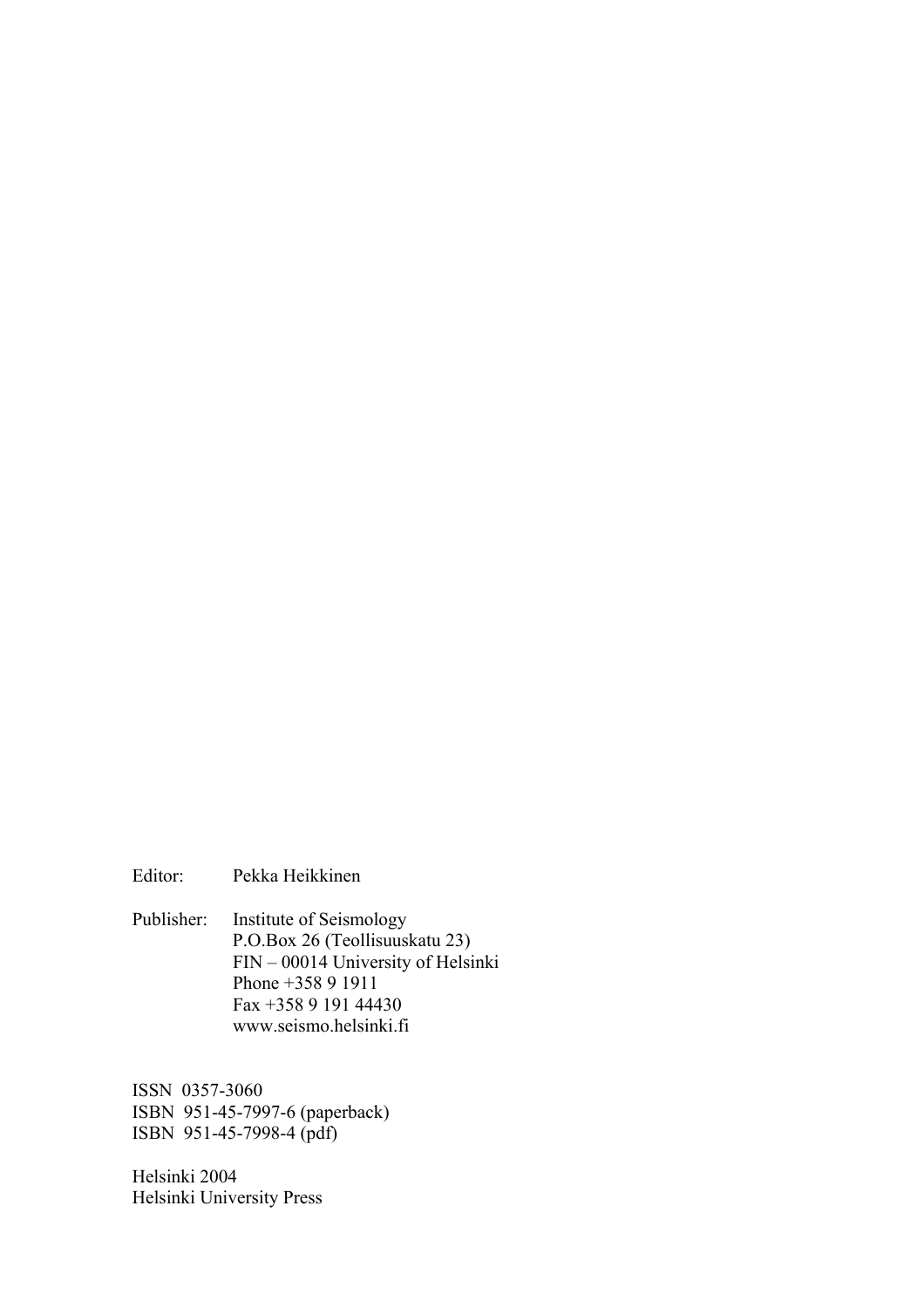*To Hekla, with Respect and to the Memory of My Father*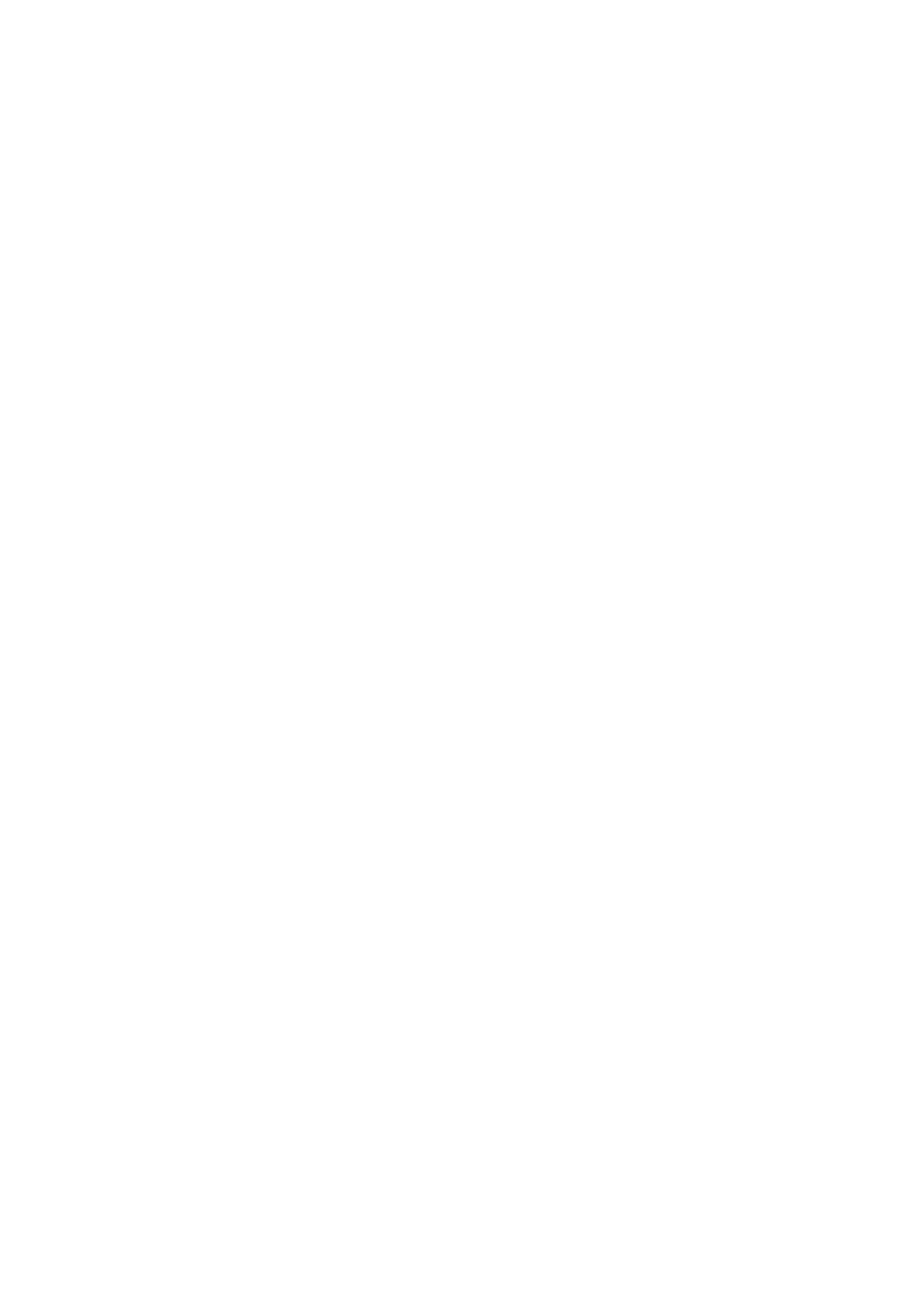#### **Soosalu, Heidi. Seismic Activity Related to the 1991 Hekla Eruption, Iceland**

#### *Abstract*

*The volcano Hekla is located in south Iceland at the junction of a transform segment, the South Iceland seismic zone, and a ridge segment, the Eastern volcanic zone, of the Mid-Atlantic plate boundary. It is one of Iceland's most active volcanoes and has erupted at least 18 times during historic times. In the last years Hekla has had a tendency to have rather small eruptions approximately once in a decade, the latest occurring in 1991 and 2000.* 

 *The 1991 Hekla eruption took place in 17 January – 11 March, and was accompanied by abundant seismicity. Prior to the eruption no earthquakes were observed for several months, but a swarm of small earthquakes commenced about half an hour before the eruption itself. In total almost 400 events up to local magnitude 2.5 were observed during the first hours of the eruption. These events ceased after a few hours, and at later times of the eruption only few earthquakes occurred.* 

 *Low-frequency volcanic tremor, in the frequency band of 0.5-1.5 Hz and with major spectral peaks at 0.7-0.9 Hz started simultaneously with the eruptives reaching the surface. The tremor was the persistent seismic signal related to the eruption and continued throughout it. It was very violent during the first hours, the explosive phase of the eruption, but decreased later in amplitude. The tremor was likely closely related to degassing and thus probably has an origin near the surface.* 

 *An intense swarm of small shallow earthquakes occurred at Hekla on 1 June 1991. This is abnormal behaviour, as typically Hekla is aseismic during non-eruptive periods, and likely was a failed attempt to resume the eruption.* 

 *During later, non-eruptive times only few earthquakes occurred at Hekla and its vicinity. Their locations form two approximate N-S lineations transecting Hekla and the Vatnafjöll volcano south of it. They had hypocentres mainly at the depth of 8-13 km and followed the pattern of the seismicity of the South Iceland seismic zone west of Hekla and Vatnafjöll. Thus Hekla has a dual seismic nature, volcano-related during eruptions and transform-related during non-eruptive times.* 

 *The most persistent seismicity in the Hekla region during the non-eruptive periods was observed east of it, at the Torfajökull volcano, which is a major rhyolitic centre*  with a caldera and intense high-temperature geothermal activity. Numerous small *earthquakes occurred in the west part of the volcano. They formed a spherical distribution around an aseismic volume, with a centre at the depth of 8 km and a diameter of 4 km. This volume was interpreted as a cooling magma chamber.* 

 *Torfajökull is also a source of low-frequency events, often occurring in swarms. Only few of them could be located, pointing to origin in the south and east parts of the caldera. These events may be some kind of indication of active magma there.* 

 *Seismic records of local earthquakes with ray paths transecting Hekla and/or Torfajökull were studied for finding signs of anomalous S-wave attenuation, which may indicate the existence of magma volumes under these volcanoes. These rays scanned Hekla at the depth of 8-14 km, partly also at 4-8 km and 14-16 km. Western Torfajökull was covered at 4-14 km, eastern and southern Torfajökull at 6-12 km. Only a small fraction of seismic records had clear indications of S-wave attenuation. Thus distinct*  evidence of molten volumes could not be found, neither under Hekla nor under *Torfajökull. Most of the seismic rays piercing the cooling magma chamber in the west part of Torfajökull had S-waves, which indicates that this volume does not contain large batches of molten magma.*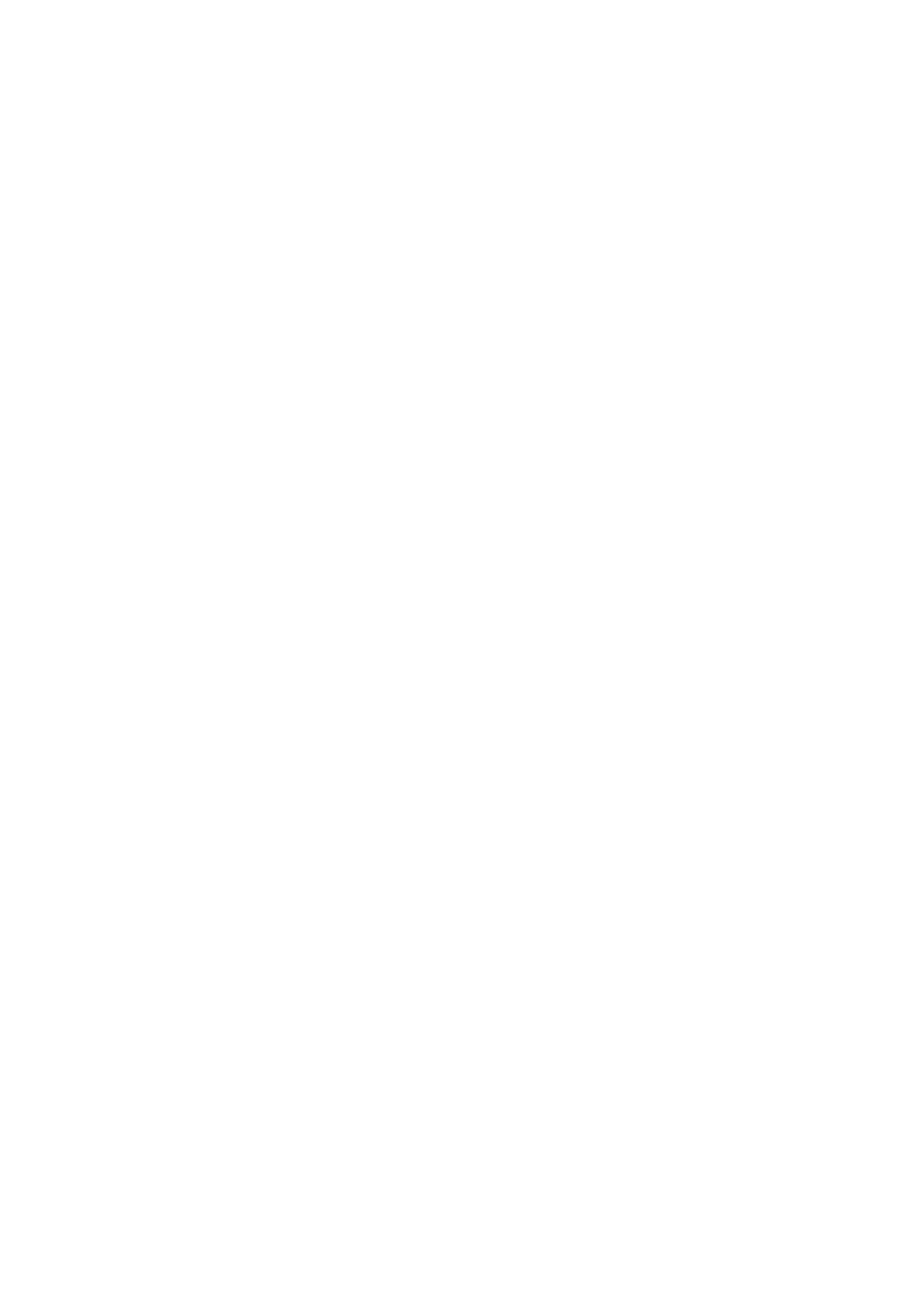# Contents

| Appendix: |  |
|-----------|--|

Earthquake catalogue for the Hekla-Torfajökull area, May 1990 - December 1996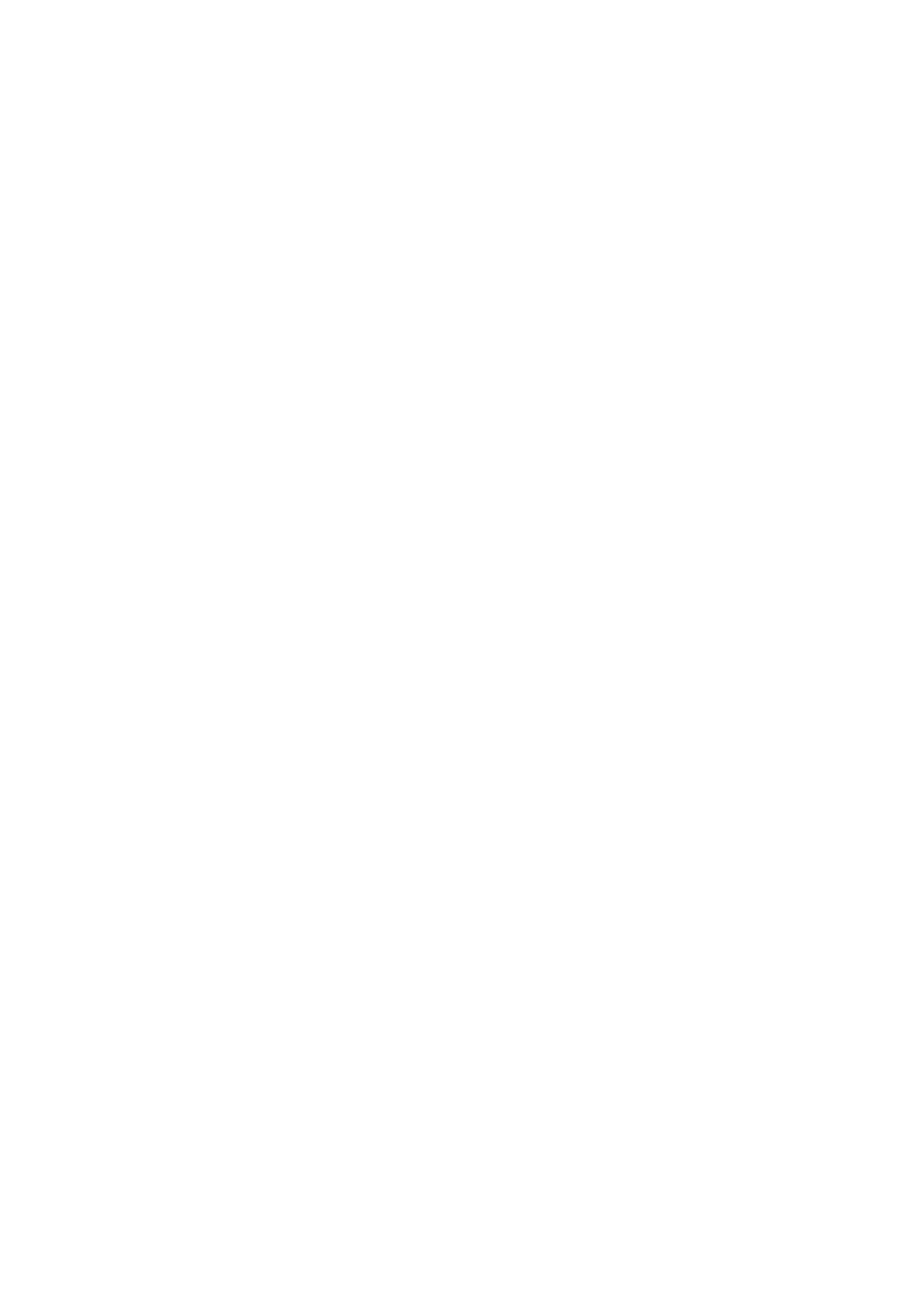# **Introduction**

This thesis consists of the following papers:

I Soosalu, H. and Einarsson, P., 1997. Seismicity around the Hekla and Torfajökull volcanoes, Iceland, during a volcanically quiet period, 1991-1995. *Bulletin of Volcanology*, 59:36-48.

II Soosalu, H. and Einarsson, P., 2002. Earthquake activity related to the 1991 eruption of the Hekla volcano, Iceland. *Bulletin of Volcanology,* 63:536-544.

III Soosalu, H., Einarsson, P., and Jakobsdóttir, S., 2003. Volcanic tremor related to the 1991 eruption of Hekla volcano, Iceland. *Bulletin of Volcanology*, 65:562-577.

IV Soosalu, H. and Einarsson, P., 2003. Seismic constraints on magma chambers at Hekla and Torfajökull volcanoes, Iceland. *Bulletin of Volcanology*, DOI 10.1007/s00445-003-0301-1.

The purpose of this work is to describe, analyse and interpret the seismic activity related to the eruption of the Hekla volcano that occurred in 17 January – 11 March 1991. Both the earthquakes and the volcanic tremor accompanying this event are studied. As continuous seismicity is a characteristic phenomenon in volcanic areas, it is necessary to map first the normal background level of seismicity in a non-eruptive time before the eruption-related seismicity can be identified. Such a study is made for Hekla and its surroundings, using a 4-5-year period following the 1991 eruption. A rectangular area around Hekla  $(63°42' - 64°18' N, 18°30' - 20°12' W)$  is used as the study area throughout the whole study period, from June 1990 to October 1995, and a smaller area around Hekla (63°48'–64°05' N, 19°25'–19°56' W) until December 1996. Together with Hekla the area covers two other volcanoes, Torfajökull to the east and Vatnafjöll to the south, and the eastern end of the South Iceland seismic zone, a transform zone of the Mid-Atlantic plate boundary. In this thesis also a seismic study is made for setting constraints to possible locations of the Hekla magma chamber, and the magma chamber of Torfajökull.

**Paper I** surveys the background level of seismicity at Hekla and in surrounding areas in a period, July 1991 – October 1995 (until December 1996 at Hekla and its immediate vicinity), when no eruptive activity was ongoing. This non-eruptive period was chosen as it is the first one for which digital seismic data are available. With the aid of this information the seismicity directly related to the 1991 Hekla eruption can be extracted. The most seismically active area turned out to be the Torfajökull volcano east of Hekla. Continuous seismicity was observed in the east end of the South Iceland seismic zone, which was included in the study area. Hekla was observed to be almost aseismic during this non-eruptive period. Its seismicity was not volcano-related, but reflected the transform tectonics of the South Iceland seismic zone together with the earthquake activity at the Vatnafjöll volcano south of Hekla.

**Paper II** deals with the earthquake seismicity at Hekla and in its vicinity during June 1990 – June 1991, a period including the Hekla eruption in 17 January – 11 March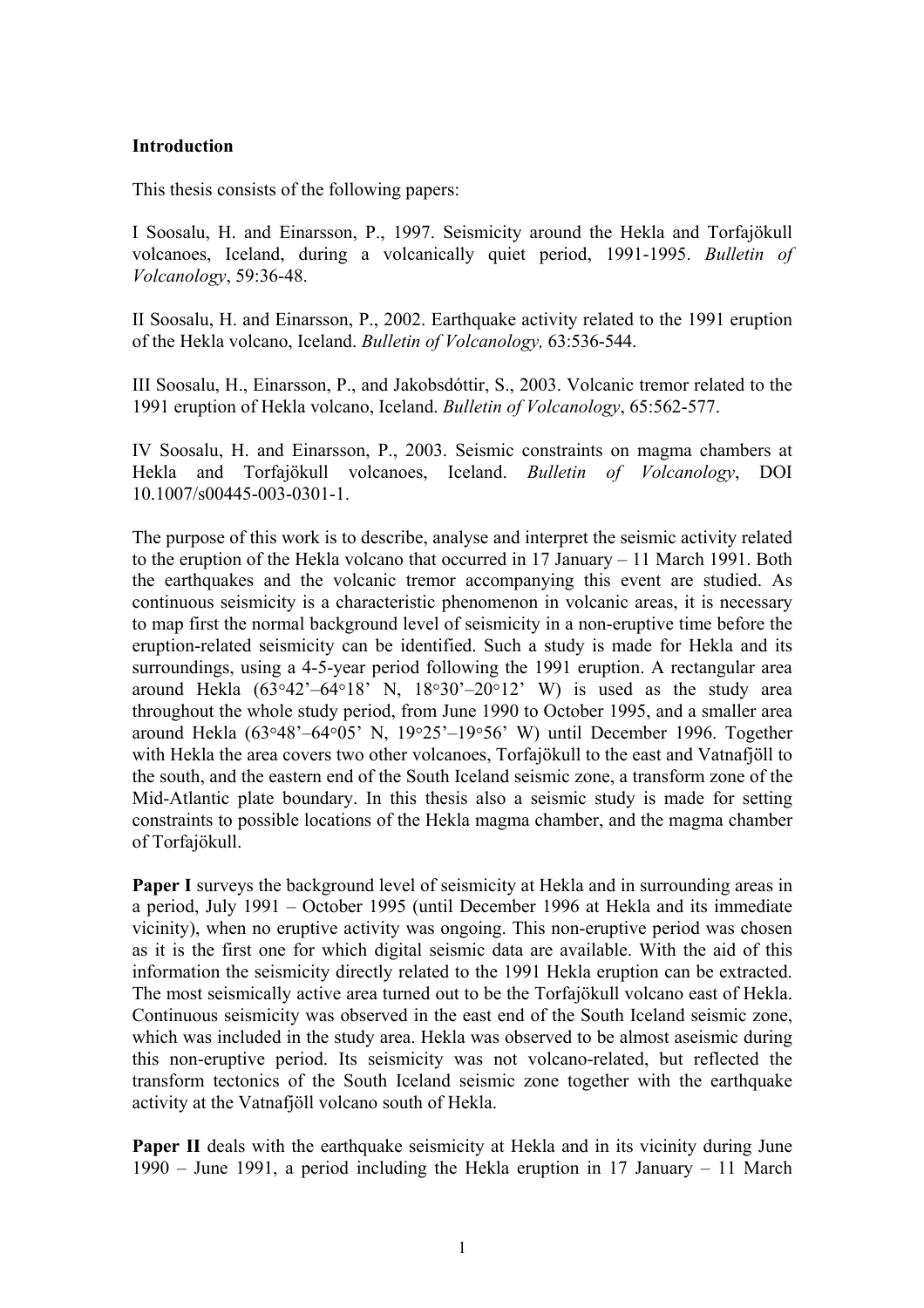1991. Nothing unusual in seismicity in this area was observed prior to the eruption. Earthquake activity in the surroundings was within normal limits, both with regard to number and sizes of the events, and areal distribution. No earthquakes were observed at Hekla until only half an hour before the onset of the eruption. An intense swarm of small earthquakes, up to local magnitude 2.5 was observed in the first hours of the eruption. Only few events were observed at Hekla during later phases of the eruption. In the beginning of June 1991 there occurred a sudden swarm of numerous small shallow earthquakes at Hekla. This is very atypical activity, and probably was a failed attempt to resume the eruption.

**Paper III** presents the volcanic tremor related to the 1991 Hekla eruption. The tremor was the continuous seismic expression of the eruption, as it started and faded out together with the volcanic activity. The tremor was by far most vigorous during the first hours of the eruption characterized by explosive activity, and declined later. The spectral analysis of tremor data in the first hours showed that the tremor spectrum had a characteristic band at low frequencies, 0.5-1.5 Hz and a dominating peak at 0.7-0.9 Hz. The tremor appears to be closely related to degassing and apparently has a shallow source.

**Paper IV** gives constraints on the existence of molten material under the volcanoes Hekla and Torfajökull. A set of local earthquakes, observed by the Icelandic digital seismograph network was used as the material of this study. They had 663 seismic rays that were travelling under Hekla and Torfajökull. Observations on S-wave arrivals at the seismic stations were made – whether they looked ordinary, had been clearly attenuated or were missing. It was assumed that magma somewhere in the path of the seismic ray can be a cause for shear wave attenuation. Only a tiny fraction of seismic records showed that the S-wave had clearly attenuated or was missing. Thus no definite signs of considerable molten volumes were found with this method, neither under Hekla nor under Torfajökull.

## **Seismic activity related to volcanoes**

Seismic studies give important information on physical processes occurring at volcanoes and on the structures of their magma chamber systems. Seismic measurements can be used for volcano monitoring, forecasting eruptions and estimating sizes of eruptions in progress (McNutt 2000).

A variety of earthquake signals can be observed at volcanoes. According to the duration they can be divided into transient, earthquake-like events and continuous, longlasting tremor (Chouet 1996; McNutt 2000). Typically the volcano seismicity increases prior to or during an eruption, and the events are mainly shallow, at less than 10-km depth (McNutt 2000).

High-frequency or volcano-tectonic earthquakes are thought to be caused by shear failure on faults, similarly to ordinary tectonic earthquakes. At volcanoes they tend to occur in swarms of events of rather similar sizes, not in mainshock-aftershock sequences, as is typical for earthquakes elsewhere. High-frequency earthquakes have clear P- and S-wave arrivals, are short in duration and have dominant frequencies at 5- 15 Hz (McNutt 2000).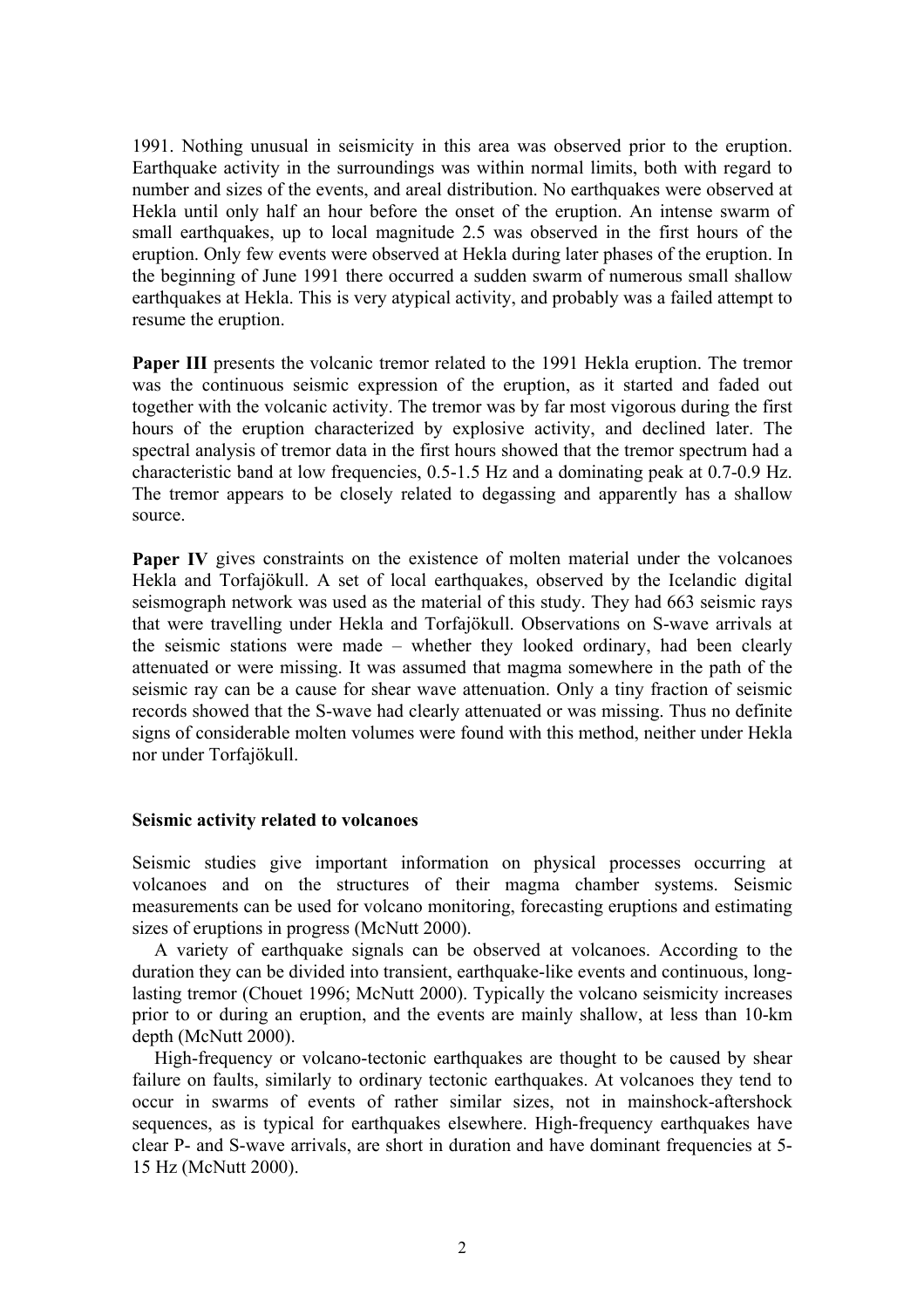Low-frequency or long-period earthquakes are seismic events characteristic of volcanoes, related to magma and/or geothermal fluids and having a narrow frequency band within 1-5 Hz, most typically in 2-3 Hz (McNutt 2000). The exact mechanisms causing the low-frequency earthquakes are still not entirely understood, and they may be generated by different processes at different volcanoes. The proposed source models range from an opening and resonating crack when the magma is ascending towards the surface (Chouet 1996) to existence of pressure transients within the fluid-gas mixture causing resonance phenomena within the magma itself (e.g. Seidl et al. 1981). The lowfrequency events often have emergent P-waves and lack S-waves.

Some earthquakes have characteristics of both high-frequency and low-frequency events, and are called hybrid earthquakes. They have a high-frequency onset, but the latter part of the event is similar to a low-frequency event (Lahr et al. 1994; Chouet 1996). They are thought to represent a mixture of processes, such as an earthquake occurring next to a fluid-filled cavity and setting it into oscillation (McNutt 2000).

Introducing broadband seismometers, with the ability to record ground shaking down to 0.016 Hz frequency, into volcano seismic measurements has revealed a new type of events at some volcanoes (McNutt 2000). Very-long-period events with frequencies of 0.05-0.3 Hz and shallow depths, associated with either eruptions or vigorous fumarolic activity, have been detected at some volcanoes, e.g. Kilauea (Ohminato et al. 1998) and Stromboli (Falsaperla et al. 1994). Explosive eruptions are accompanied by explosion earthquakes and many of them are characterized by the presence of an air-shock phase on the seismogram (McNutt 2000).

Distinct long-duration seismic signals caused by surficial effects, such as rockfalls, pyroclastic flows and lahars, can be observed at volcanoes (McNutt 2000). However, low-frequency volcanic tremor, which can last from minutes to days or longer, is the continuous seismic signal intrinsic to volcanoes. The tremor has been observed to have a spectrum within the frequency band of 1-9 Hz at various volcanoes (McNutt 1994); Hekla tremor is in the lower end of this range with its characteristic frequencies at 0.5-1.5 Hz. Various explanations for the cause of volcanic tremor has been proposed. Some models explain the tremor as the result of resonant effects produced by the geometry of volcanic conduits. Turbulent motion in the vapour-gas-magma mixture causes the oscillation of volcanic pipes (e.g. Seidl et al. 1981; Ferrick et al. 1982). Other models suggest that volcanic tremor is produced by vibrations of tensile, fluid-filled, jerkily or suddenly opening cracks (Aki et al. 1977; Chouet 1981). In such models the excess pressure in the fluid generates the trembling. This modelling has been refined by adding active participation of the fluid in the form of degassing (Chouet 1985). As the frequency content of the tremor is similar to that of low-frequency earthquakes it is often concluded that tremor is consisting of a series of low-frequency events close in time (McNutt 2000).

Volcanic tremor is a sign of high activity at a volcano and almost every eruption is accompanied by it (McNutt 2000). On the other hand, at some volcanoes tremor can be observed also in non-eruptive times (McNutt 1994) and changes in its characteristics, such as amplitude or frequency content, can be used for predicting impending eruptions.

Volcanoes typically are sources of persistent background seismicity. Thus it is important to distinguish between the normal activity level with its characteristics and changed patterns in seismicity that may lead to an eruption. Many successful eruption forecasts have been made by observing an increase in seismicity compared to the previously measured level (McNutt 2000). The time scale for foretelling an approaching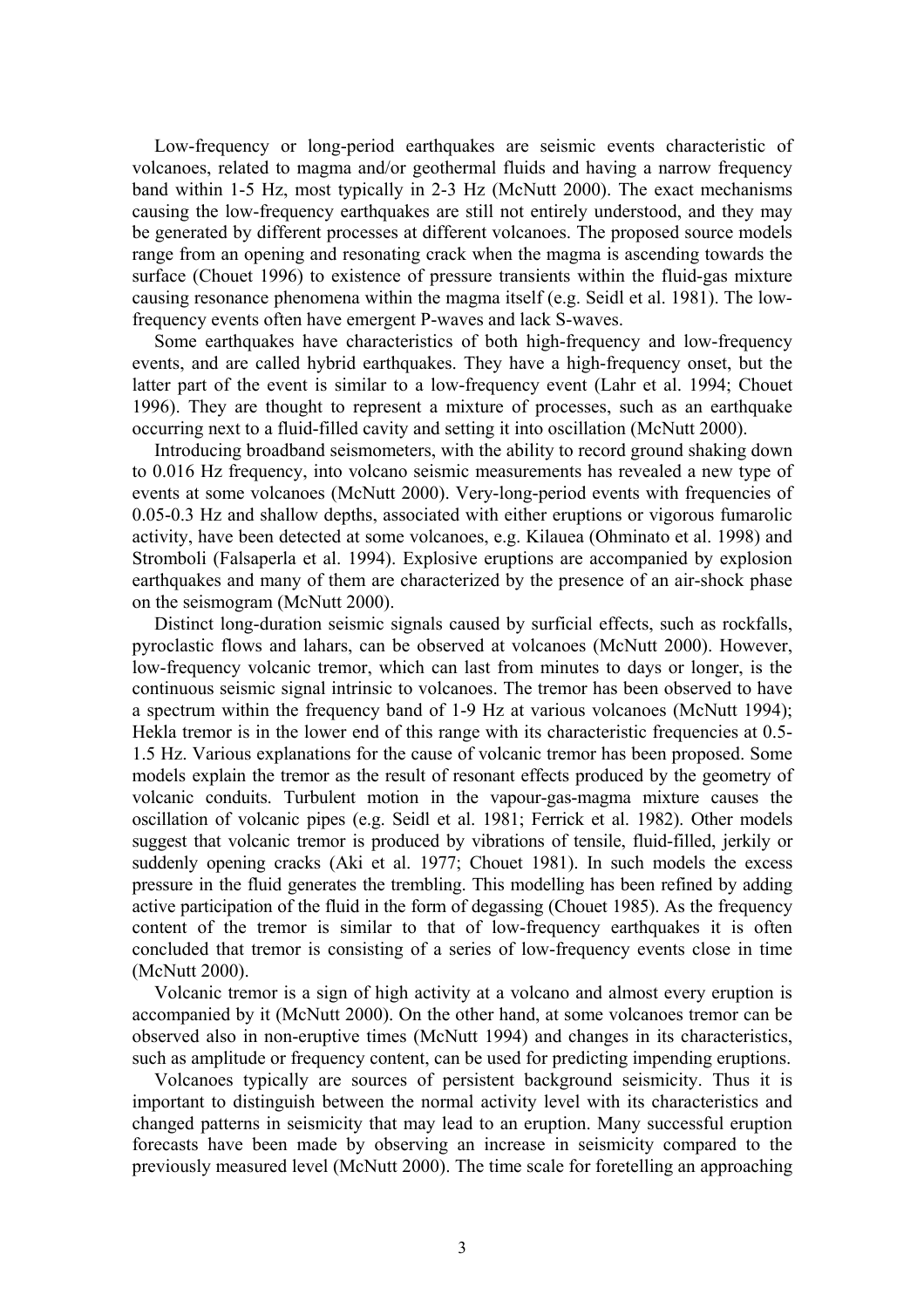eruption varies between volcanoes. For example, a long-term change in seismic behaviour was observed preceding the 1991 Pinatubo eruption (Harlow et al. 1996). A short-term, 50-60 minutes, prediction could be given prior to the 2000 eruption of Hekla, based on experience gained on seismic behaviour and strain changes in the 1991 eruption (Einarsson 2000; Stefánsson et al. 2000).

## **Geological setting of the Hekla area**

Iceland is a unique landmass situated astride the Mid-Atlantic ridge. Its geology is characterized by the interplay of the spreading of the mid-oceanic plate boundary and a hot spot, which has a centre located under the NW part of the Vatnajökull glacier. The North American plate and Eurasian plate separate from each other at the speed of approximately 2 cm/year. The plate boundary is slowly dragged to NW but is displaced back on the hot spot by ridge jumps occurring with few-million-year intervals. The plate boundary in Iceland is located inside the neovolcanic zone, a chain of active volcanoes, which traverses the middle part of Iceland (Fig. 1). In the south it has two branches, the Western volcanic zone and the Eastern volcanic zone, which are connected by a transform, the South Iceland seismic zone. In the north there exists a single zone, the Northern volcanic zone. North of Iceland the plate boundary is displaced to the west by another transform, the Tjörnes fracture zone (Fig. 2).



**Fig. 1** The map of Iceland. The central volcanoes of the neovolcanic zone are circled and their fissure swarms shaded gray (Einarsson and Sæmundsson 1987). The Vatnajökull glacier is outlined with dashed line. All the figures are drawn using the Generic Mapping Tools program (Wessel and Smith 1998).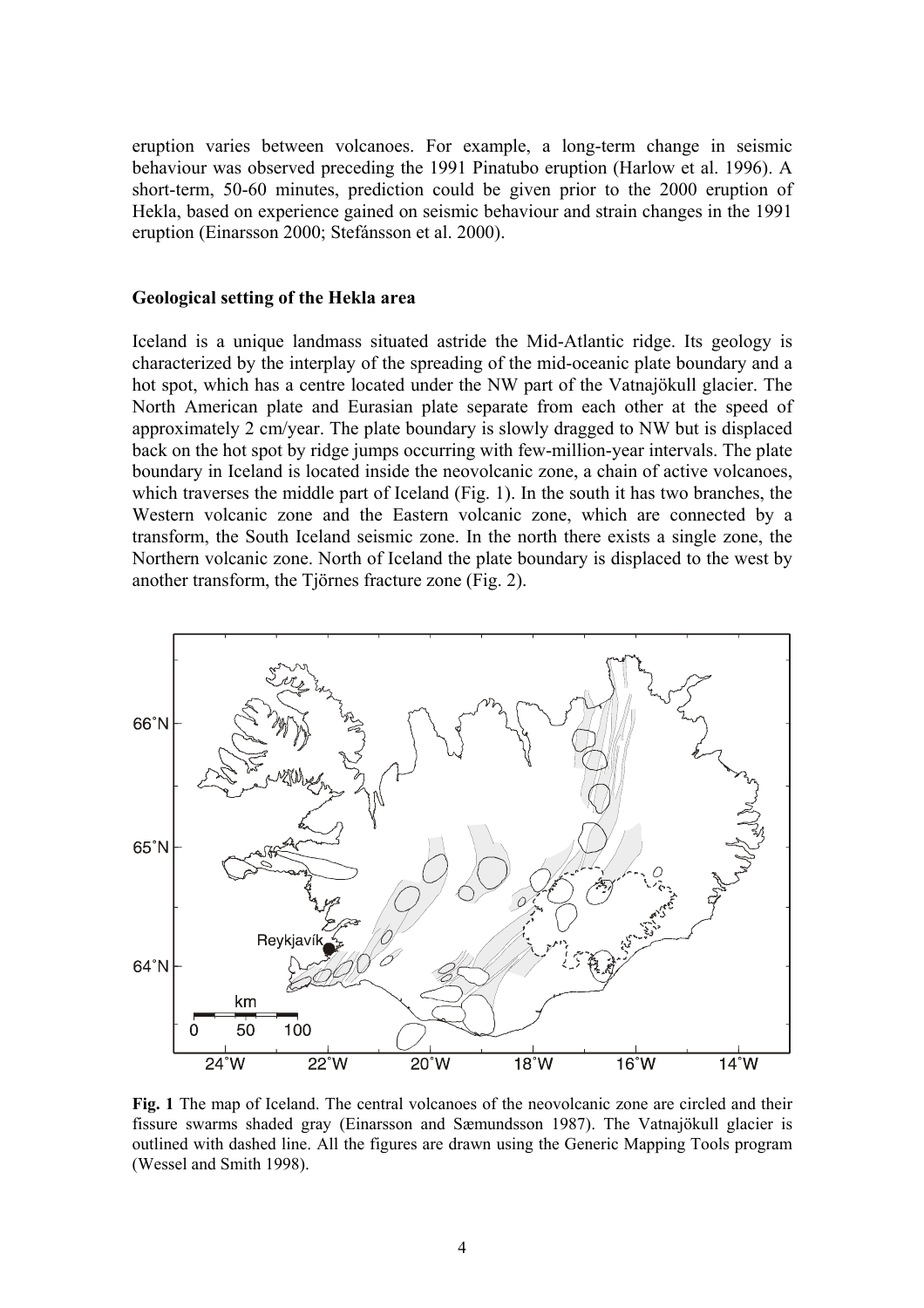

**Fig. 2** The study area (dashed rectangle) and the seismograph network. Black triangles are the digital SIL seismograph stations and grey triangles the analogue stations. The central volcanoes are outlined, their fissure swarms are shaded grey (Einarsson and Sæmundsson 1987) and the calderas are hatchured (Jóhannesson et al. 1990). Named central volcanoes are: H = Hekla, V = Vatnafjöll,  $T =$ Torfajökull. Thick black lines are the faults of the South Iceland seismic zone. Their locations have been updated in recent years and they are here drawn more accurately than in the maps of the papers I-IV. Short dashed lines mark the glaciers. Smaller index map shows the locations of the Western (WVZ), Eastern (EVZ) and Northern (NVZ) volcanic zones, the South Iceland seismic zone (SISZ), and the Tjörnes fracture zone (TFZ).

The volcanism within the neovolcanic zone is expressed by volcanic systems, which consist of a central volcano – the location of the highest productivity – and a fissure swarm transsecting it (e.g. Jakobsson 1979; Björnsson and Einarsson 1990). The central volcano Hekla in south Iceland is an elongate ridge in the ENE-WSW direction, formed by repetitious eruptions and reaching the altitude of 1490 m above sea level. The recent eruptions have had a tendency to take place on a radial fracture pattern in addition to the main Hekla fissure that splits the volcano lengthwise. The fissure swarm of Hekla extends to NE and SW of the summit. The central volcanoes next to Hekla, and also studied in this thesis, are Torfajökull in the east and Vatnafjöll in the south (Fig. 2).

Torfajökull is a major rhyolitic complex, 450 km² in area, rising about 500 m above the surrounding basaltic landscape. It has a 12-km-diameter caldera (Sæmundsson 1972, 1982), and an outstanding high-temperature geothermal field (McGarvie 1984). Torfajökull has fissure swarms stretching to NE and SW of the central volcano. The latest eruption in the Torfajökull area occurred at the end of the fifteenth century (Larsen 1984). The Vatnafjöll central volcano south of Hekla does not have any caldera or geothermal areas. The fissure swarm of Vatnafjöll is elongate in the NE-SW direction, parallel to the fissure swarm of Hekla. No eruptions are known to have occurred in Vatnafjöll during the last 1100 years (Bjarnason and Einarsson 1991).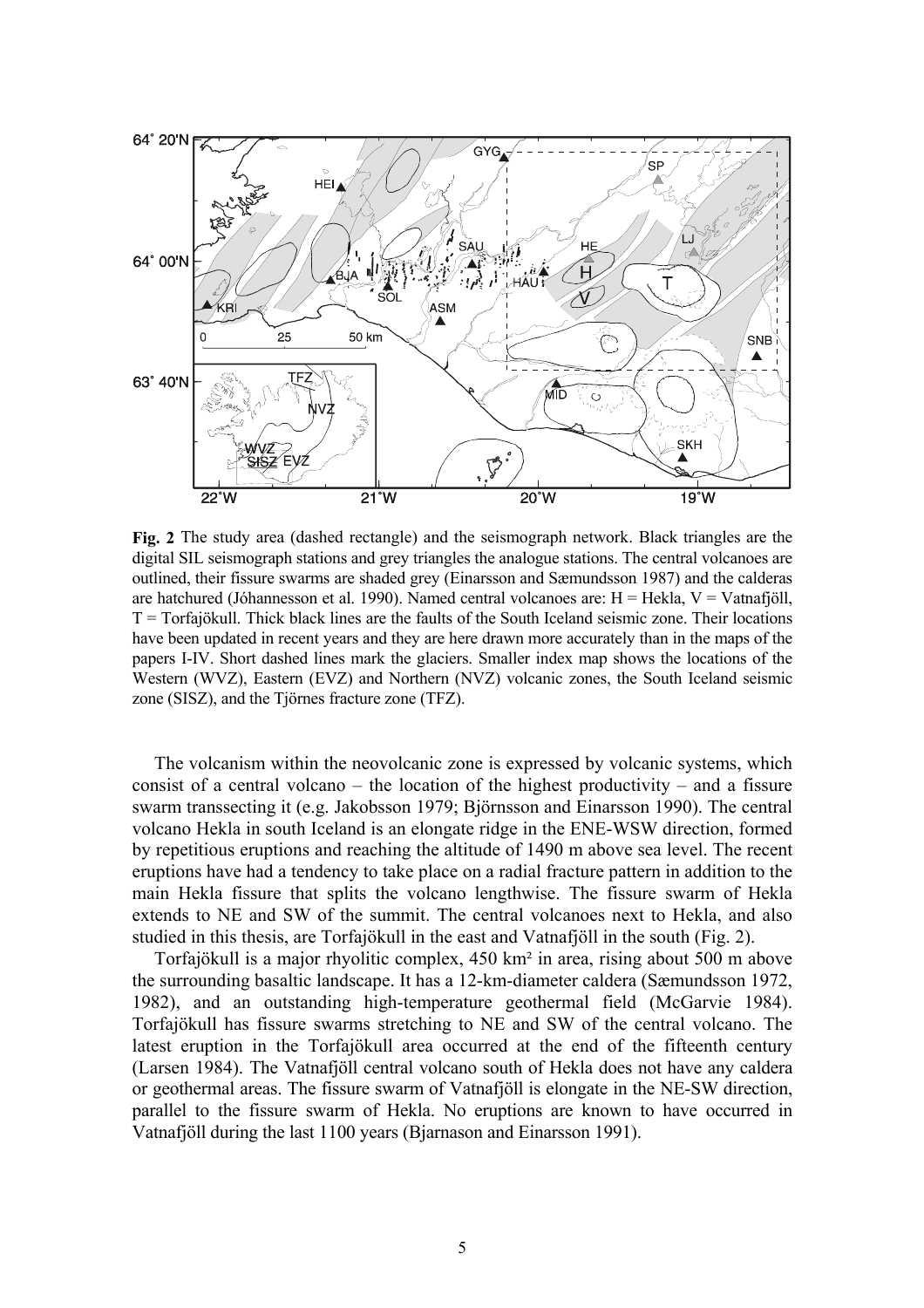Hekla is located in a tectonically special area, at the junction between the South Iceland seismic zone and the Eastern volcanic zone, the east branch of the chain of active volcanoes crossing the middle of Iceland (Fig. 2). North of Hekla and Torfajökull the volcanic zone is characterized by rifting activity and in south it has the nature of a non-rifting flank zone. At the location of Torfajökull rifting is propagating towards southwest (Óskarsson et al. 1982).

Hekla is not a typical rift zone volcano, due to this special plate tectonic setting and due to its peculiar petrology. The products of the Hekla volcanic system range from basalts through basaltic andesites to dacites and rhyolites (Jakobsson 1979). The more acidic products are issued from the volcanic edifice, the basaltic products from the fissure swarms or rifts on either side. Petrologically Hekla is more akin to the group of volcanoes in the volcanic flank zone to the southeast.

Hekla is one of the most active volcanoes in Iceland and has erupted at least 18 times since Iceland was colonized in the ninth century (Guðmundsson et al. 1992). Since the major eruption of 1104 AD and until the 1947–48 eruption the pattern was characterized by relatively large eruptions about twice a century (Þórarinsson 1967). Within the last decades Hekla has appeared to be changing its eruptive pattern. Smaller eruptions with about 150 million  $m<sup>3</sup>$  of eruptives have been occurring about every ten years, i.e. in 1970, 1980–81, 1991, and 2000.

Hekla is known to be virtually aseismic during non-eruptive periods (Einarsson 1991). Moreover, no long-term or intermediate-term precursory seismicity has been observed before Hekla eruptions. During the latest Hekla eruptions small earthquakes have been recorded only about 25-80 minutes before the onset of the eruption itself (Einarsson and Björnsson 1976; Grönvold et al. 1983; Guðmundsson et al. 1992; Einarsson 2000; Stefánsson et al. 2000).

The South Iceland seismic zone is a 70-80-km long and 10-15-km wide zone in the South Iceland lowland. It acts as an E-W transform, but is characterized by abundant seismicity on N-S right-lateral strike-slip faults, and events up to magnitude 7.1 can occur (Einarsson 1991; Stefánsson et al. 1993). The earthquakes have a tendency to deepen towards east: in the westernmost part of the zone they are typically located in the uppermost 6 km and in east the typical depths are 6-12 km. The east end of the seismic zone, about 15 km in width, is included in the study area.

#### **Hazards caused by Hekla eruptions**

Hekla is doubtless the most notorious volcano in Iceland because of its high activity and destruction caused by its eruptions. It forms a potential hazard for various human activities, some of which is directly related to the explosive onset characteristic of Hekla eruption regardless of its size, and some of which can occur in later phases of the eruptions or even after them. Added understanding of the behaviour and eruption mechanism of Hekla is essential for preventing any loss or damage as a consequence of its eruptions.

As the Hekla eruptions start suddenly and violently they can be an immediate risk for aviation safety. Aircraft traffic close to Iceland is busy, as on average about 250 jet planes per day fly across the Icelandic Oceanic Control Area (Sveinbjörnsson 2001), and the eruption plumes of Hekla can proceed to high altitudes in a very short time (e.g. Larsen et al. 1992). The risk for aircrafts is not restricted to the initial ascending plume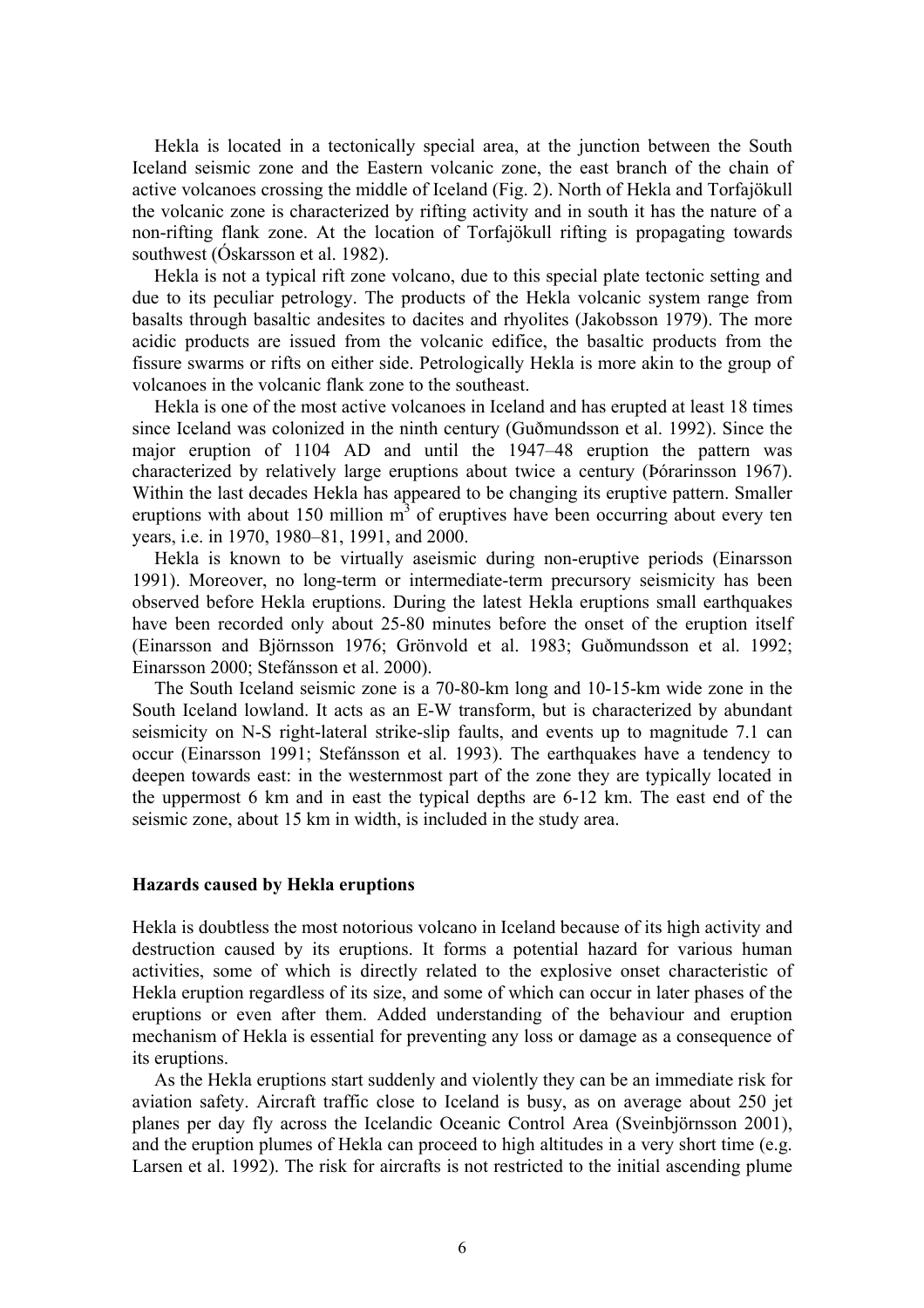only, as was observed on 28 February 2000, when the volcanic particles of the eruption cloud of Hekla ejected two days earlier caused damage to the engines of a NASA research aircraft (Pieri et al. 2002).

Though Hekla is located in the uninhabited highland, it is a major tourist attraction and its surroundings are a popular hiking area in the summer time. In case of an impending eruption, even if a successful prediction can be made (as in the case of the 2000 eruption, see Stefánsson et al. 2000) a very short time for warning is probable. Very likely people close to the volcano observe little or no symptoms before the very start of the eruption, as was e.g. experienced by Hutchinson (1983) who was unfortunate enough to be next to Hekla, doing geological mapping, when the 1980 eruption started and he narrowly escaped unharmed. With his companion he had climbed to the top of Hekla some two weeks earlier, seeing no alarming signs.

Unfortunately the explosive onset part of the Hekla eruptions is understandably the most dangerous one. Though in smaller eruptions this phase is short-lasting and less violent than in the large ones, even then volcanic bombs can be ejected to distances of a few kilometres and tephra fall can badly deteriorate the visibility (Hutchinson 1983) and hinder eventual evacuating. Hekla is at least to some extent covered in snow and ice throughout the year. At least in the eruptions of 1766, 1845, 1947 (Kjartansson 1951) and 1980 (Hutchinson 1983) meltwater mudflows were observed, and during the 1947 eruption there was a considerable, though short-lasting, flood in the Ytri-Rangá river that has its source north of Hekla. The fords in the river became impassable and dead fish were observed (Kjartansson 1951). In addition, Höskuldsson and Ólafsdóttir (2002) report clear evidence of pyroclastic flows formed in the 2000 Hekla eruption.

Hekla eruptions can also be a long-term nuisance, especially for farming. The tephra of Hekla has high fluorine content and can be carried also to such parts of Iceland that are distant from the volcano. The tephra precipitates to pastures and can cause fluorine poisoning to the grazing livestock. For example, Sigurðsson and Pálsson (1957) observed symptoms of fluorosis in sheep as a consequence of the 1947-48 eruption. They also noted that fine-grained tephra is more dangerous than coarse-grained, on one hand because it has more surface for the fluorine to be adsorbed on and, on the other hand, is more likely unnoticed devoured by animals. Currently, in case of an eruption, precautions against this phenomenon are made.

If the tephra fall is abundant, it can form a deep layer on the farmland, destroy the crop and in the worst case lead to abandoning farms as has happened during the Icelandic history (Þórarinsson 1967). In the 1947-48 eruption grassland was suffering from initial tephra fall altogether in 98 farms, and water-supplies and hydro-electric installations were failing in many farms because the streams were chocked by pumice (Þórarinsson 1954). Curious phenomena occurred after this eruption, starting in the spring of 1948 (Kjartansson 1957). Contamination of groundwater in brooks and lowering of water level were observed. A more malign occurrence was the formation of "death valleys" when carbon dioxide seeping from the ground gathered in depressions in calm weather. Several sheep and smaller wild animals suffocated in these places.

#### **The utility of seismology in studying Hekla**

Though Hekla is a famous volcano, it has been little studied seismologically before the 1991 eruption. Research based on observations of analogue seismometers exist for the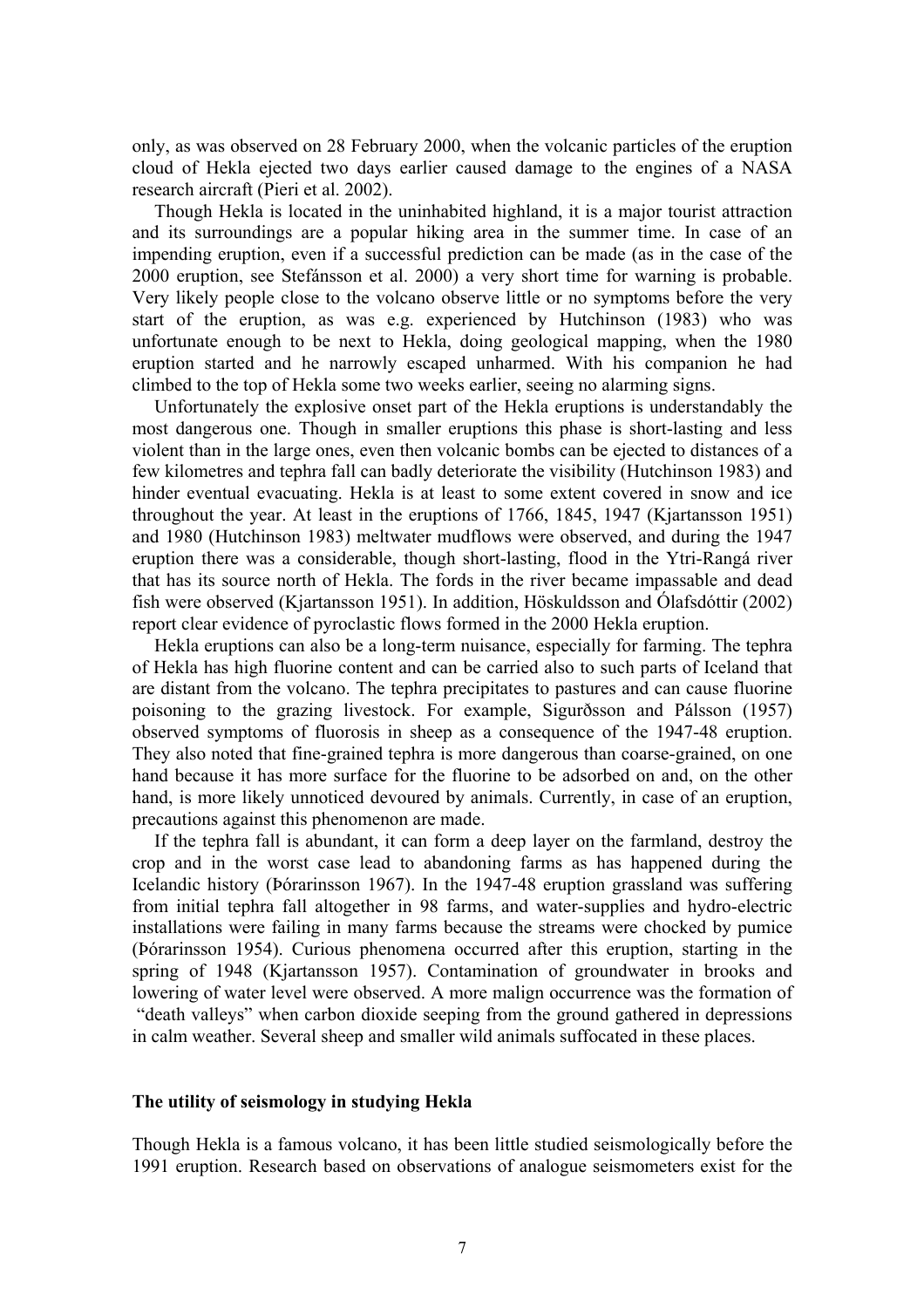1970 (Einarsson and Björnsson 1976) and the 1980-81 eruptions (Grönvold et al. 1983), but at those times the seismometer network was not as dense as today. In 1970 the closest station was at 80 km distance and in 1980 at 22 km. An analogue seismometer was installed on the flank of Hekla first in the spring 1981, after the eruption.

Because of apparent aseismicity of Hekla during non-eruptive times prospects are not very good for long-term predictions of the eruptions based on changes in the patterns of the seismicity. However, the seismicity has been observed to start shortly prior to the latest eruptions, and this gives essential tools for successful short-term predictions. Observations of the seismic activity during one eruption of Hekla give information on characteristics of eruption-related seismicity at Hekla in general, and help in understanding eruption mechanisms of Hekla. Though Hekla may be seismically a rather unusual volcano, knowledge gained at Hekla is to some extent applicable in the seismic studies of volcanoes anywhere in the world.

Mapping the magma plumbing system of Hekla can give additional information on eruptive behaviour of Hekla. Though the location of the magma chamber has been estimated in a few geophysical studies (Kjartansson and Grönvold 1983; Eysteinsson and Hermance 1985; Sigmundsson et al. 1992; Linde et al. 1993, Tryggvason 1994) no seismic research on the deep structure of Hekla and its magma source has been made so far.

#### **The SIL network**

This study bases principally on seismic data gathered by the digital stations of the SIL (South Iceland Lowland) network (Fig. 2), maintained by the Icelandic Meteorological Office. The SIL network was initiated as a Nordic seismological project in 1988, with the purpose of making earthquake prediction research in the South Iceland seismic zone (Stefánsson et al. 1993). Originally the network consisted of eight digital threecomponent stations in the lowland area, and later the network has been expanded also to other parts of Iceland. The SIL system locates and determines focal parameters of local earthquakes automatically and in semi-real time. As the study area is located at the edge of the original SIL network, three permanent analogue stations in the vicinity of Hekla have been used in addition to get a good station coverage for the whole area.

All the earthquakes that could be located well (with the location criteria: root mean square travel time residual (rms) is  $\leq 0.2$  s, horizontal error (erh)  $\leq 1.0$  km and vertical  $(\text{erz}) \le 2.0 \text{ km}$ , and largest gap between observing stations  $\le 180^{\circ}$ ) are plotted in the map in Fig. 3. The hypocentral distribution of these events is shown in Fig. 4.

#### **Hekla seismicity prior to the 1991 eruption** (Paper II)

No earthquakes whatsoever were located at Hekla or its immediate vicinity during the period from June 1990 to half an hour before the start of the eruption on 17 January 1991. On the other hand, Hekla was seismically not abnormally quiet during this period, as long intervals between earthquakes are typical there (Einarsson 1991). Thus no longterm or intermediate term precursories prior to the 1991 eruption were observed, and this eruption could not have been predicted using seismic data.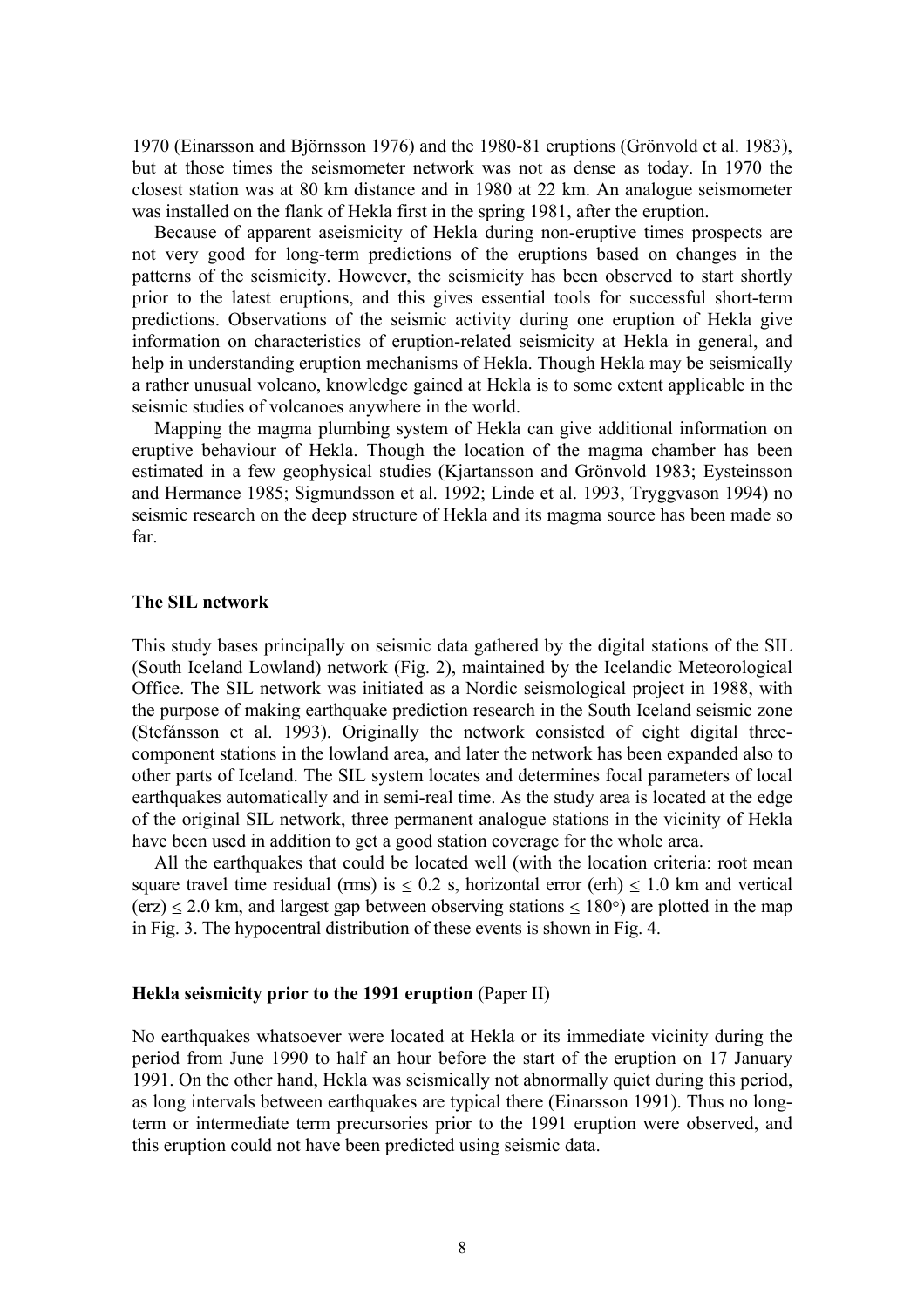

**Fig. 3** All the well-located earthquakes. Black symbols are earthquakes that have occurred before the 1991 Hekla eruption, grey symbols events that occurred during the eruption, and open symbols after the eruption. Dots denote ordinary high-frequency earthquakes and stars low-frequency earthquakes. The inset shows the sizes of events of corresponding local magnitudes  $(M<sub>L</sub>)$ . Fissures of the 1970, 1980-81 and 1991 Hekla eruptions are shown. H-Hellar fault, S-Skarðsfjall fault, Lw-western Leirubakki fault, Le-eastern Leirubakki fault. Two crosses in the middle of the Hellar fault are well-located earthquakes with no ML magnitude defined.

#### **Seismic behaviour of Hekla during the 1991 eruption** (Papers II and III)

The first precursory earthquakes related to the 1991 eruption were observed at 16:30 GMT, on 17 January, half an hour before the beginning of the eruption. The earthquakes were very small, mainly with local magnitudes between 0 and 2, and they increased in size towards the onset of the eruption. The largest event, with local magnitude (ML) 2.5, occurred at 17:52. In total 380 events were detected during the first hours, some 60 of which before the onset of the eruption. Continuous volcanic tremor started at 17:02, together with the eruptive activity. It increased in amplitude very rapidly, within minutes, and became the dominant feature in the seismograms, effectively masking the earthquakes. The tremor remained most vigorous during the first hour of the eruption, and subsequently declined, sharply for an hour and later more gently. The tremor spectrum had a narrow frequency band of 0.5-1.5 Hz and a dominant peak at the frequencies of 0.7-0.9 Hz. It consisted mainly of surface waves and seemed to be closely related to degassing.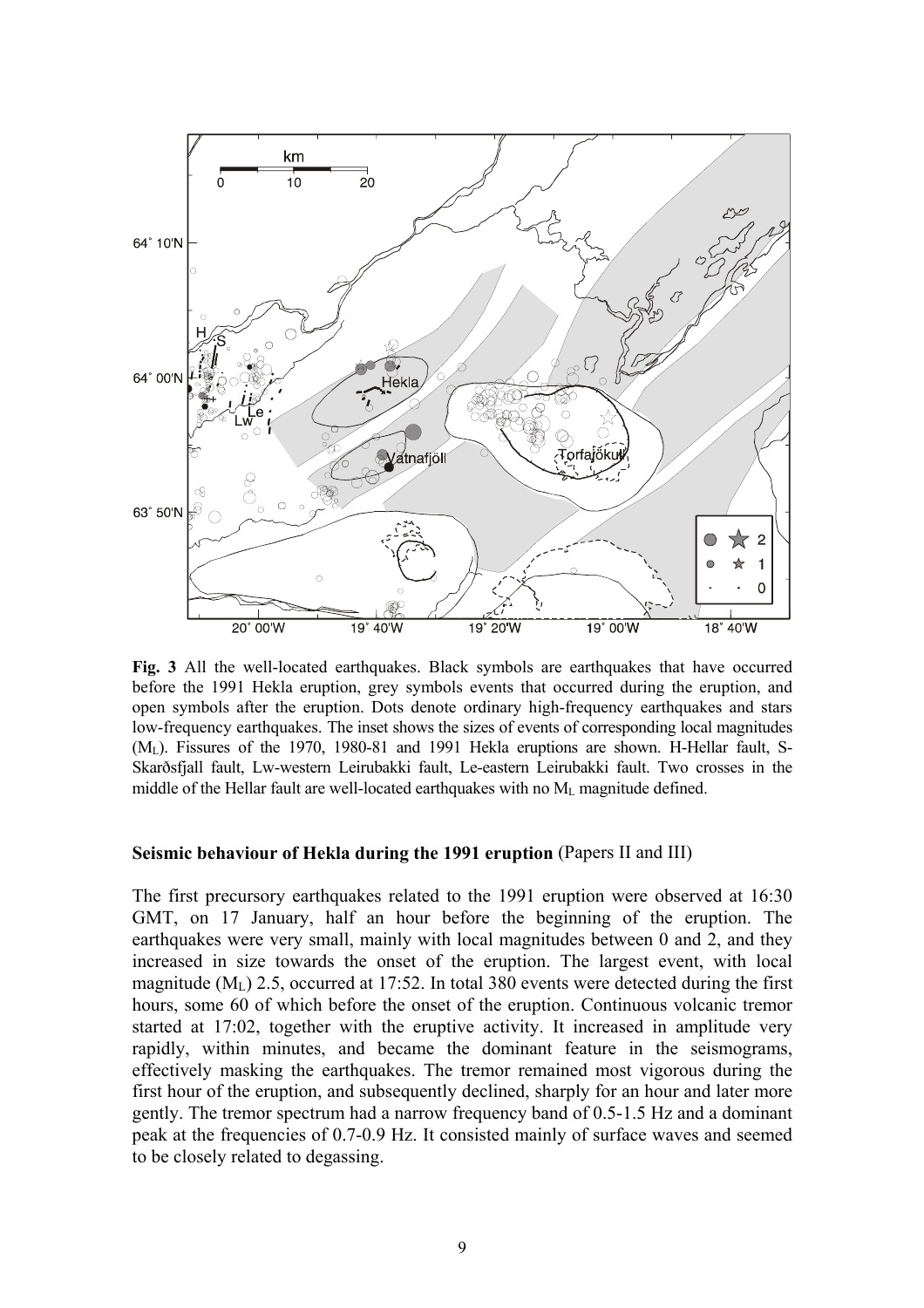The initial earthquake swarm died around the midnight of 17 January, and at later phases only few earthquakes were observed at Hekla. The tremor, instead, was the persistent volcano seismic signal, which continued throughout the eruption, dying together with it around the noon of 11 March. In the very end a swarm of small earthquakes was observed by HE, the analogue seismograph station on the flank of Hekla. They likely represent the conduit collapse after the volcanic activity had ceased.



**Fig. 4** Vertical cross section of the study area from South Iceland seismic zone to east edge of the Torfajökull caldera (between latitudes 63°48.6'-64°05'N), seen from south and without vertical exaggeration. Plotted are all the well-located earthquakes at these latitudes. Black symbols are earthquakes that have occurred before the 1991 Hekla eruption, grey symbols events that occurred during the eruption, and open symbols after the eruption. Dots denote ordinary highfrequency earthquakes and stars low-frequency earthquakes. Inverted triangles show the surface locations of the South Iceland seismic zone faults: H-Hellar fault, S-Skarðsfjall fault, Lw-western Leirubakki fault, Le-eastern Leirubakki fault. The locations of the central volcanoes are shown with grey bars, the location of the Torfajökull caldera with darker grey shade.

#### **Seismicity at Hekla after the 1991 eruption** (Papers I and II)

After the eruption Hekla and its immediate vicinity were seismically peaceful until the end of May 1991; only few little earthquakes occurred. An unusual swarm of small earthquakes (maximum magnitude 1.7) started suddenly at Hekla on 1 June 1991 and lasted almost half a day. The SIL network observed about 30 earthquakes, and the analogue station HE on the flank of the volcano some 70 more. The events were shallow, the obtained depths mainly being in the uppermost 3 km. The analogue stations HE and LJ observed three volcanic-looking events within this swarm, similar in appearance as hybrid events (Chouet 1996).

The study of the seismicity in the non-eruptive period of July 1991 – December 1996 revealed that the earthquakes at Hekla and Vatnafjöll are loosely clustered in two N-S lineations, similar to the faults of the South Iceland seismic zone. One of the lineations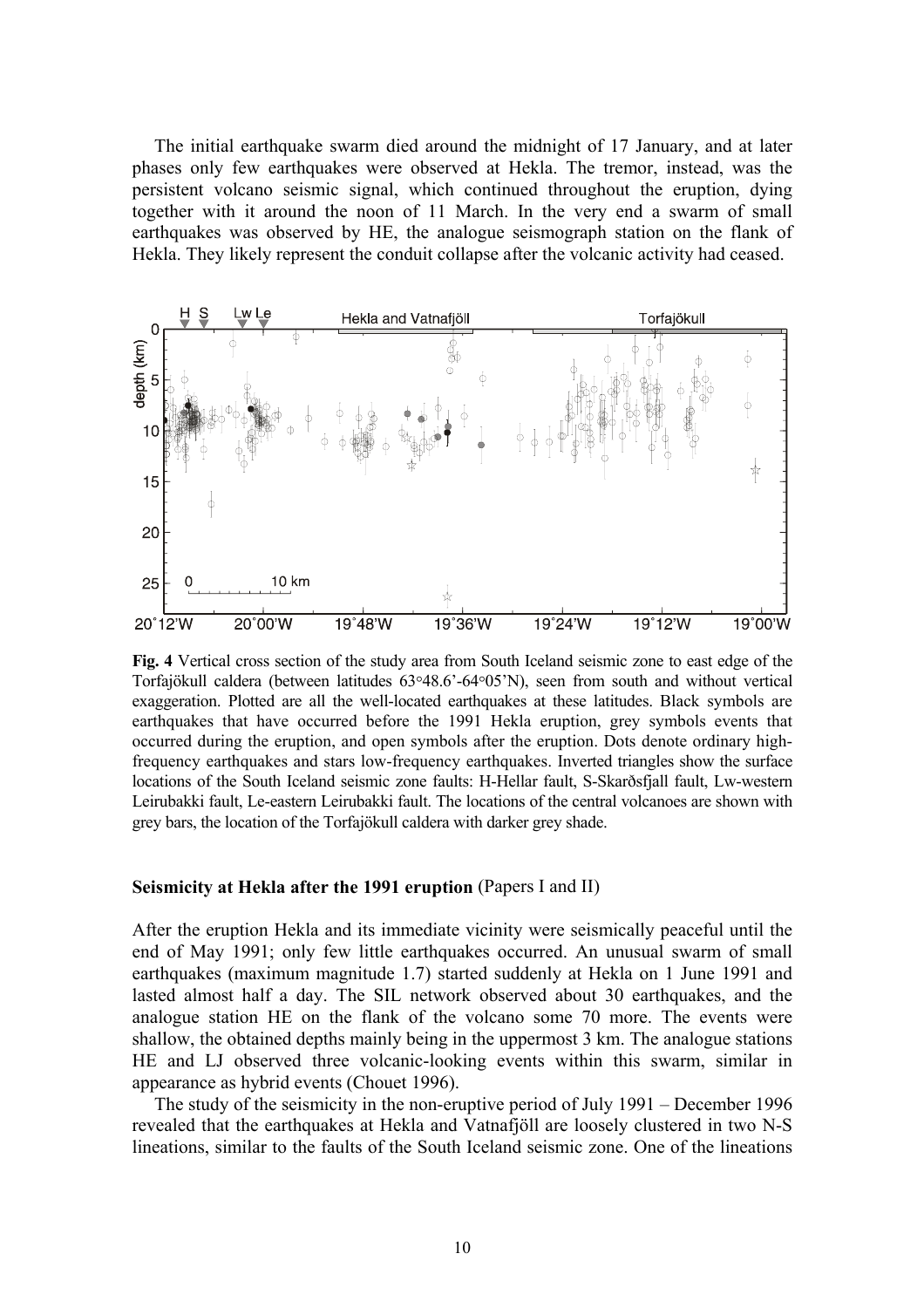cuts the SW parts of the volcanoes and the other one the middle-NE parts of them. The earthquakes occur typically at 8-13 km depth. One event was located at the considerable depth of 26 km.

After June 1991 Hekla itself was seismically quiet for more than a year. Later sporadic small earthquakes started to occur, and their local magnitudes were typically under 1. The earthquakes at Hekla proper had peculiar appearance: they consisted only of low frequencies but had clear S-waves, similar to ordinary earthquakes. One such event, which was rather poorly located, occurred also in April 1991. In contrast, the earthquakes during the eruption and in the months following  $it$  – except the three volcanic looking events on 1 June 1991 – were ordinary in appearance.

# **Torfajökull seismicity** (Papers I and II)

Most intensive seismic activity in non-eruptive times in the surroundings of Hekla is observed at the Torfajökull volcano. Rather high and persistent seismicity has been known to be characteristic for its western part (Einarsson 1991). During the whole study period about 200 events, up to local magnitude 2.8 were located in the Torfajökull area. Most epicentres are in the western part of the caldera and northwest of it. Hypocentres are spread in an approximately spherical volume from the surface down to about 14 km. The densest hypocentral cluster is at about 5-12 km. This hypocentral volume of Torfajökull shows an interesting spatial pattern with respect to seismic energy release. The volume has a roughly spherical shape, but inside is a volume devoid of earthquake sources in the NW part of the caldera.

Besides the ordinary earthquakes the low-frequency earthquakes are common at Torfajökull (Brandsdóttir and Einarsson 1992). The activity of low-frequency events is not temporally continuous. It may be quiet for days or even for months, and suddenly the activity can increase to innumerable small events occurring in swarms lasting from one to a couple of days. Low-frequency earthquakes were most frequent from July 1991 to July 1992, common number of events being ten to several tens per day. The highest peak occurred on October 29-31, 1991, with 40, 280 and 300 events per day, respectively. During later years smaller swarms and sporadic single low-frequency events continued to be observed. These low-frequency events are difficult to locate, because they typically are small in size, their P-waves characteristically emergent and the S-waves are unclear. Only a couple of such events were reliably located in this study, in the south and east parts of the caldera.

#### **Seismicity of the South Iceland seismic zone faults**

The easternmost section of the South Iceland seismic zone, next to Hekla, was included in the study area. The seismicity there, both during eruptive and non-eruptive times of Hekla is clustered in two elongate N-S lineaments, roughly at longitudes 20°W and  $20°10'W$ . Small earthquakes, up to local magnitude 2 were frequent in this area, and over 190 were observed in the study period. They occurred typically in the depth range of 6-12 km. The events were located between the latitudes of 64°08' N and 63°49' N, but were most abundant around the latitude of 64°N, where surface faults exist.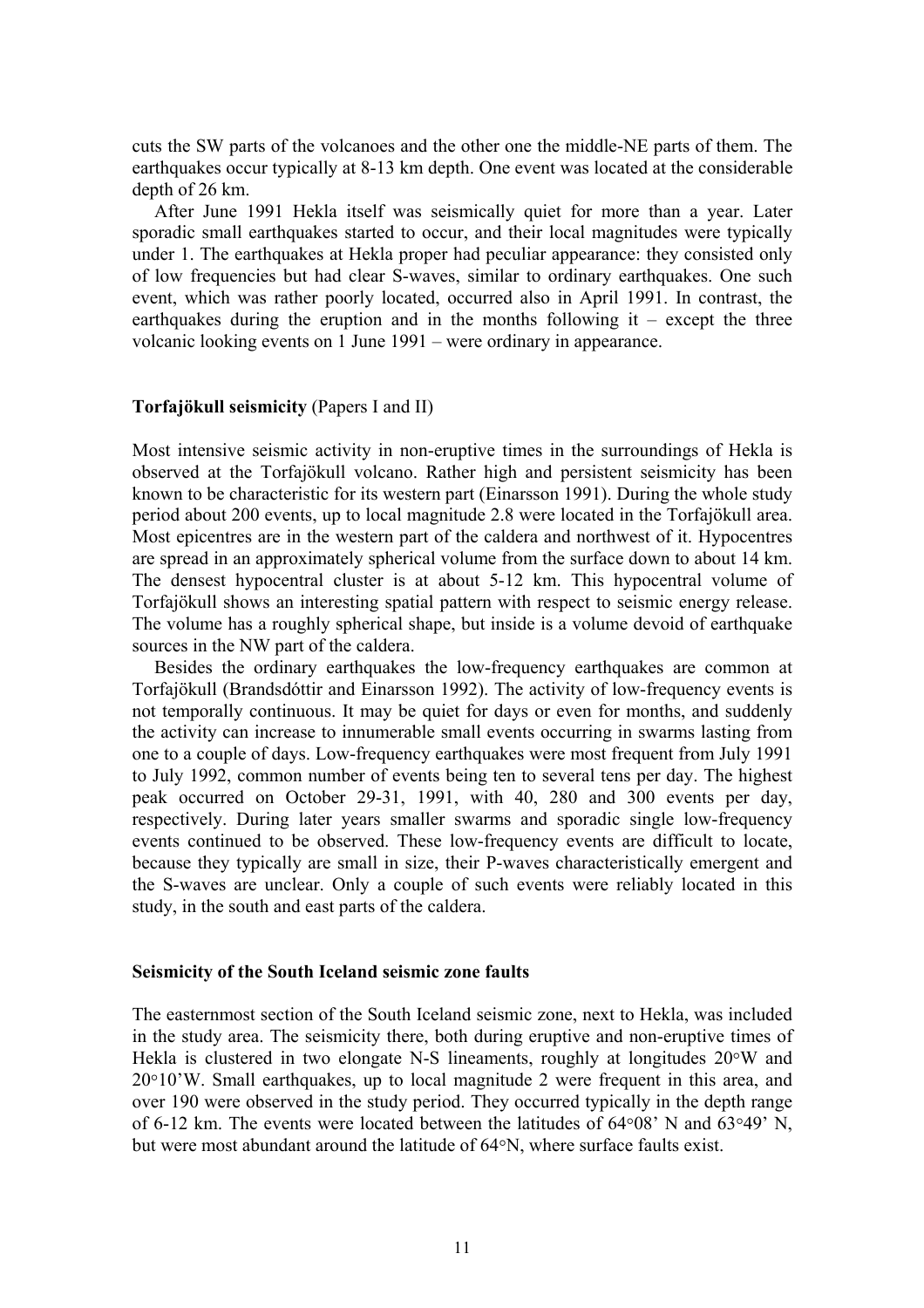#### **Magma chambers of Hekla and Torfajökull** (Paper IV)

A seismic ray method was used to scan the possible locations of the magma chambers of both Hekla and Torfajökull. The material of this study was 118 local earthquakes observed by the SIL network and located in Paper I. In total 663 seismic rays transecting Hekla and/or Torfajökull were examined in order to find signs of anomalous S-wave attenuation caused by molten material in the ray path. The seismic rays almost exclusively did not show signs of attenuation under these volcanoes, and thus no prominent magma bodies were found with this method. 650 of the seismic records had normal-looking S-wave arrivals that fitted to the travel time calculations. Only six records showed signs of clearly attenuated S-waves and seven cases were uncertain.

The volumes that could be scanned in this study were restricted by the distribution of earthquakes and the seismometers. Hekla volcano was covered well at 8-14 km depth, its southern part also at 4-8 km and 14-16 km. Western Torfajökull had a good coverage of seismic rays at 4-14 km, eastern and southern Torfajökull at 6-12 km. Outside these areas there were not enough data to draw definite conclusions regarding the existence of magma. Also, the resolution of this method was restricted to volumes of dimensions larger than about 800 m.

#### **Discussion**

As no earthquakes were observed at Hekla during several months prior to the 1991 eruption, a long-term seismicity-based prediction for the eruption could not have been possible. However, based on experience gained in the 1991 eruption, and in the preceding eruptions in 1970 and 1980-1981, a short-term prediction is a realistic objective. This was confirmed with a successful prediction and warning about sixty minutes before the 2000 eruption, which was to a high extent identical to the 1991 eruption – seismically, in the eruptive manner, and in regard to the amount of produced material. The prediction could be made using the knowledge of the initial earthquake swarm and strain observations related to an incipient intrusion (Einarsson 2000; Stefánsson et al. 2000). Thus monitoring seismic activity is in a crucial role in foretelling Hekla eruptions.

During non-eruptive times the seismicity at Hekla is very scarce and it does not have an apparent correlation to Hekla as a volcano. Instead, the area around Hekla and the Vatnafjöll volcano in south forms seismically a unity. The earthquakes in this area cluster loosely in two N-S lineations and occur mainly at 8-13 km depth, similarly to the distribution of the seismicity in the east end of South Iceland seismic zone.

A magnitude 5.9 ( $M_w$ ) earthquake occurred in the SW part of Vatnafjöll in 1987. Its fault plane solution showed right-lateral strike-slip faulting on a N-S striking fault, i.e. characteristics of the South Iceland seismic zone earthquakes (Bjarnason and Einarsson 1991). It was thus found that "bookshelf faulting", the seismicity pattern of the seismic zone continues to east as far as to western Vatnafjöll, some 10 km further east than the surface expressions of the seismic zone. Part of the earthquakes in our data set occurred on the same lineation as the major Vatnafjöll earthquake with its fore- and aftershocks. Another N-S lineation can be sketched further east, through the middle parts of Hekla and Vatnafjöll. The five fault plane solutions that we gained for this area are primarily of the strike-slip type, as well. Our study confirms the observations of Bjarnason and Einarsson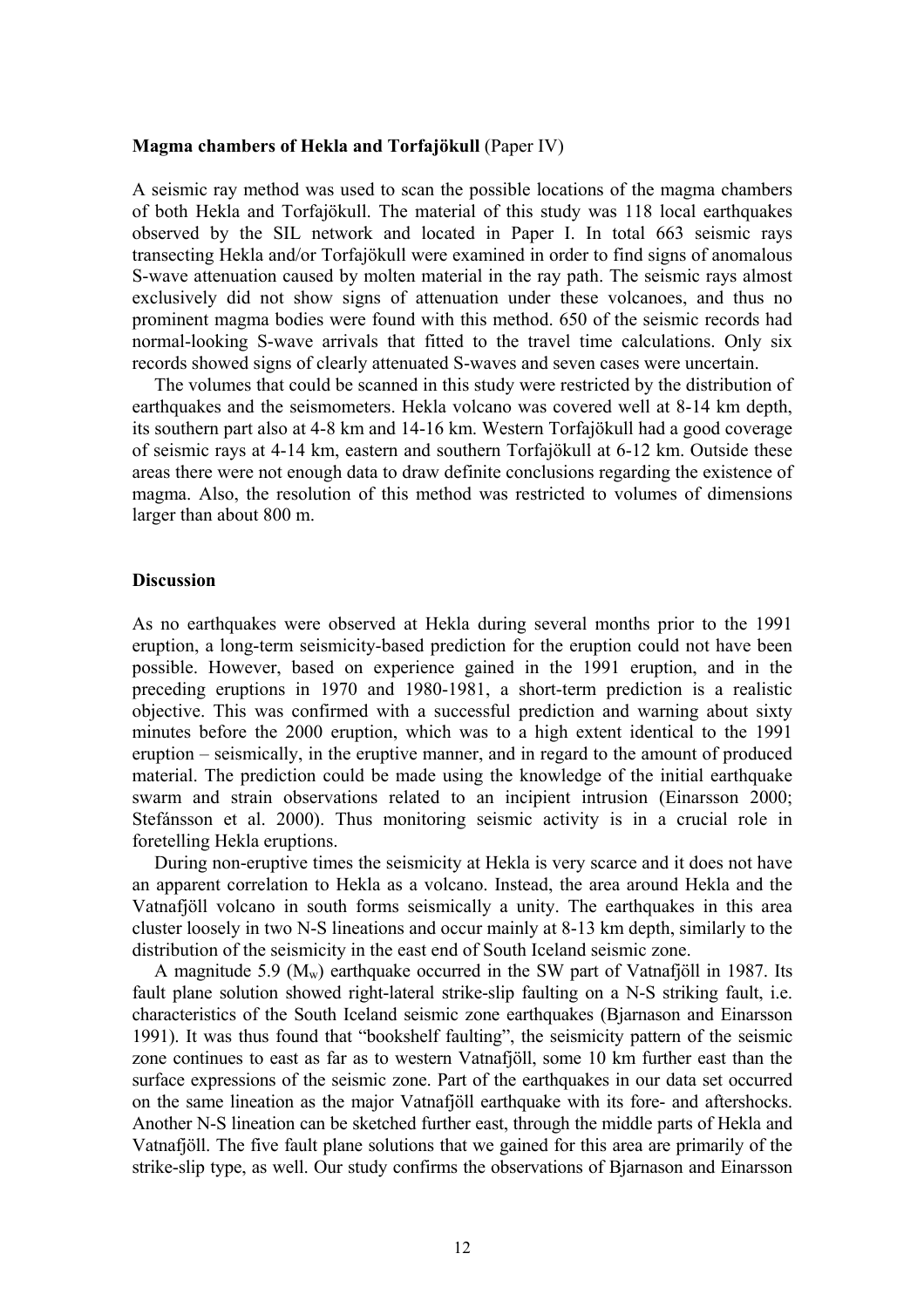(1991) that the South Iceland seismic zone tectonics extend well into the volcanic zone, according to our observations all the way to the longitude of 19°40' W.

The depths of most of the earthquakes in the initial swarm on 17 January 1991 are not well constrained because of lack of close observing seismograph stations. Kristín Vogfjörð and Sigurður Th. Rögnvaldsson (pers.comm.) estimated depths of four earthquakes before the start of the eruption to be about 3 km. Preliminary studies of the 2000 eruption also indicate that a large portion of the earthquakes before the eruption broke out were shallow. It is likely that the initial earthquakes are related to stress changes caused by the intruding magma reaching the surface, but are not forming a propagating front close to the tip of the intrusion.

A sudden swarm of at least hundred shallow earthquakes at Hekla on 1-2 June 1991 is an unusual occurrence. It likely was a failed attempt to revive the eruptive activity after its cessation on 11 March, similarly to the case of the August 1980 eruption, which continued after several months of quiescence in April 1981. The June 1991 earthquake swarm was not accompanied by a strain signal indicating a start of an intrusion, as was observed in January 1991 (Kristján Ágústsson 2000, pers. comm.). Interestingly, the 1980-1981 eruption was similar in this sense. In the initial phase of the eruption on 17 August 1980 an intrusion-related strain signal was observed, but not when the eruption continued on 9 April 1981 (Ragnar Stefánsson 2003, pers. comm.). An additional observation in favour of an attempt of resuming the eruption is the three hybrid-looking earthquakes recorded by the analogue station HE on the flank of Hekla. Such events may somehow be associated with magma. This is the only occurrence so far of volcanic-looking earthquakes observed at Hekla.

After the burst of seismicity in June 1991 Hekla was quiet for more than a year before the activity typical for non-eruptive times continued. The earthquakes were few, and had an unusual low-frequency appearance. However, at every seismic station a clear S-wave arrival could be observed. This points to brittle failure in the crust, not to the volcanic origin of the earthquakes. Apparently the reason for the low-frequency appearance is that the crust was still hot and weak after the eruption, and broke under low stress drop.

The earthquake cluster in the west part of Torfajökull is distributed around an aseismic volume with a centre at 8 km depth and a diameter of 4 km. This volume is located near the sites of the latest eruptive activity at Torfajökull some five hundred years ago. We have interpreted this to be a magma chamber, around which the small earthquakes are caused by cooling and cracking at its edges, with the aid of geothermal fluid. This interpretation is supported by the persistent nature of the activity, its spatial correlation with geothermal activity, and the spatial pattern of hypocentres and density of released seismic energy. The aseismic volume at the centre of the hypocentral cluster is at a relatively high temperature, above the brittle-ductile transition, but below the solidus.

Low-frequency earthquakes are frequent at Torfajökull and occur typically in swarms. In the whole study period the swarm activity was by far highest in July 1991 – July 1992, after the Hekla eruption. This led us to suggest some kind of connection between these two volcanoes. The few locations we were able to determine for the Torfajökull low-frequency earthquakes point to origin in the south or east part of the caldera. They may be expressions of the existence of active magma there.

The earthquakes in the east end of the South Iceland seismic zone mainly occur within two N-S lineations. The seismicity is highest in the area of mapped surface faults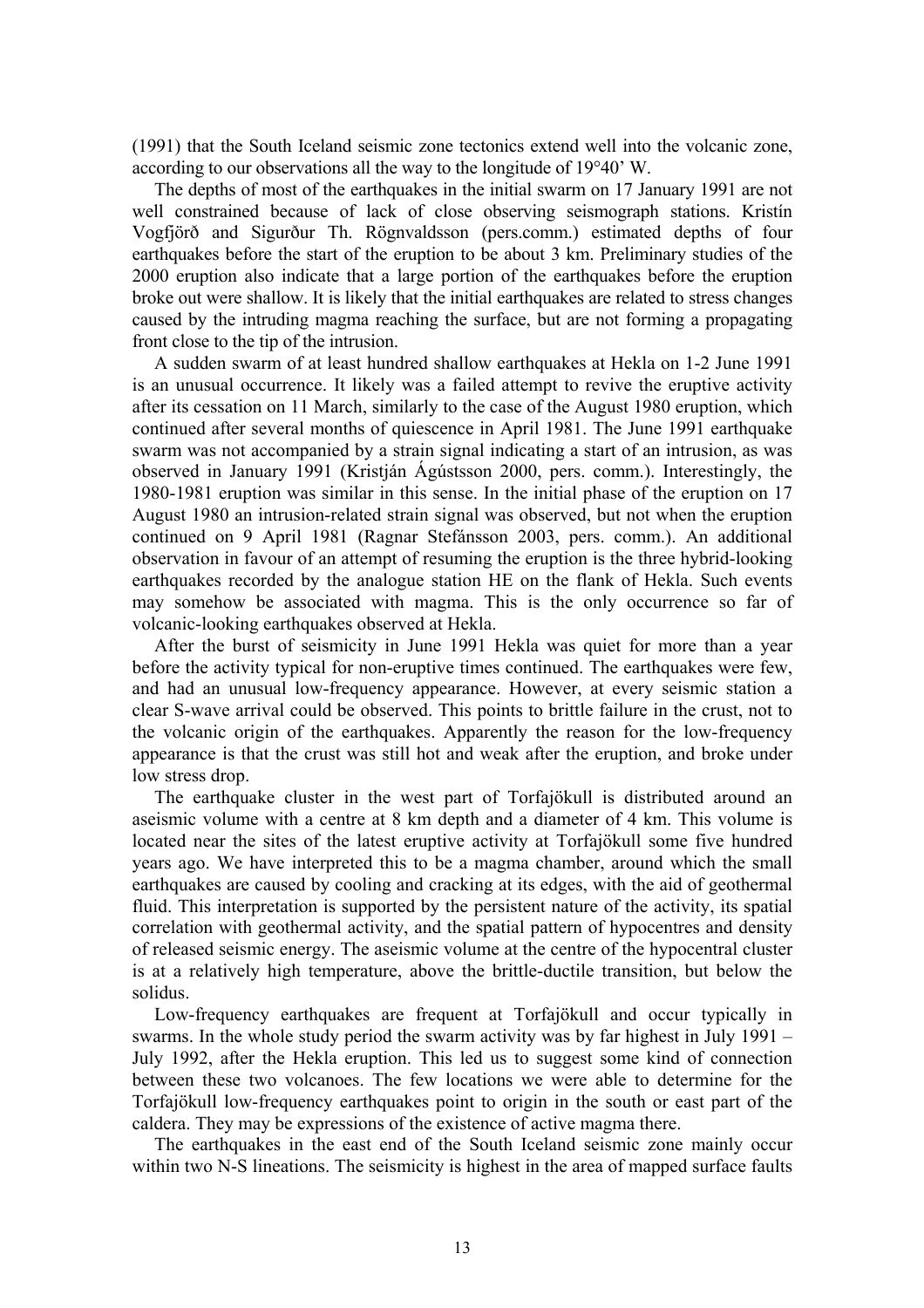(approximately 10 km in length), but in total the epicentral lineaments are considerably longer, about 20-30 km. Our observations are in harmony with the boundary element calculations of Hackman et al. (1990) which imply that the South Iceland seismic zone faults have to be longer than observed on the surface, or the zone cannot accommodate the required transform deformation. Nearly all the hypocentres are concentrated at 6-12 km depth, with a peak at 8-10 km. This is a part of a general pattern of earthquake depths within the seismic zone, the hypocentres get deeper towards the east (Stefánsson et al. 1993).

We interpreted the earthquake lineations of the seismic zone to be associated with the Hellar fault (in the west) and the Leirubakki fault (in the east) that are visible on the surface (Einarsson and Eiríksson 1982). However, the hypocentres are displaced about 1 km east from the faults at the surface, and thus the faults should be dipping approximately 80°. Recent field mapping has revealed two formerly unknown faults, Skarðsfjall fault east of the Hellar fault (Einarsson et al. 2002; Fig. 3) and a fault east of the Leirubakki fault (Einarsson et al. 2003). The faults in the Leirubakki area are currently named as the western (formerly known) and the eastern (newly found) Leirubakki fault (Fig. 3). The recently mapped faults are located above our earthquake lineations and are more likely origins of them.

Our magma chamber study did not show clear evidence for eventual molten material under Hekla and Torfajökull. According to our seismogram observations there is no space for considerable magma volumes in the regions we could cover. Our study in Paper I revealed a cooling hot volume in the west part of Torfajökull. The S-waves of the seismograms with ray paths transecting this volume were mainly not attenuated. According to these observations this volume is so hot that it is in a ductile state, but it cannot be molten to a considerable extent. We located a few low-frequency earthquakes in the south and east parts of Torfajökull in this work. Our recent studies point to that these events are concentrated in the south part of Torfajökull caldera. These events may indicate batches of magma there, but more careful research has to be done on this topic.

We did not find evidence for molten material under Hekla above 14 km depth, in the volumes that can be scanned with our seismic rays. We have almost no seismic rays transecting Hekla in the uppermost 4 km, and thus cannot draw conclusions about the existence of a magma chamber there with this method. However, a shallow magma chamber at Hekla seems unlikely because Hekla is lacking the expressions usually associated to a shallow chamber, geothermal activity and persistent seismicity.

Geophysical studies of Kjartansson and Grönvold (1983), Eysteinsson and Hermance (1985), Sigmundsson et al. (1992), Linde et al. (1993) and Tryggvason (1994) have been outlining the magma chamber of Hekla and its depth estimates have been at 5-9 km. Our material shows that if molten material exists at these depths it has to be a small chamber. Guðmundsson et al. (1992) proposed a conceptual model of the volcanic system of Hekla, in which it is underlain by a compositionally stratified, extensive magma chamber. Our results show that this kind of model cannot be correct.

#### **Conclusions**

The seismicity at Hekla is quite unique and has a dual nature. In non-eruptive times the seismicity is rather scarce and the few earthquakes that do occur are not related to the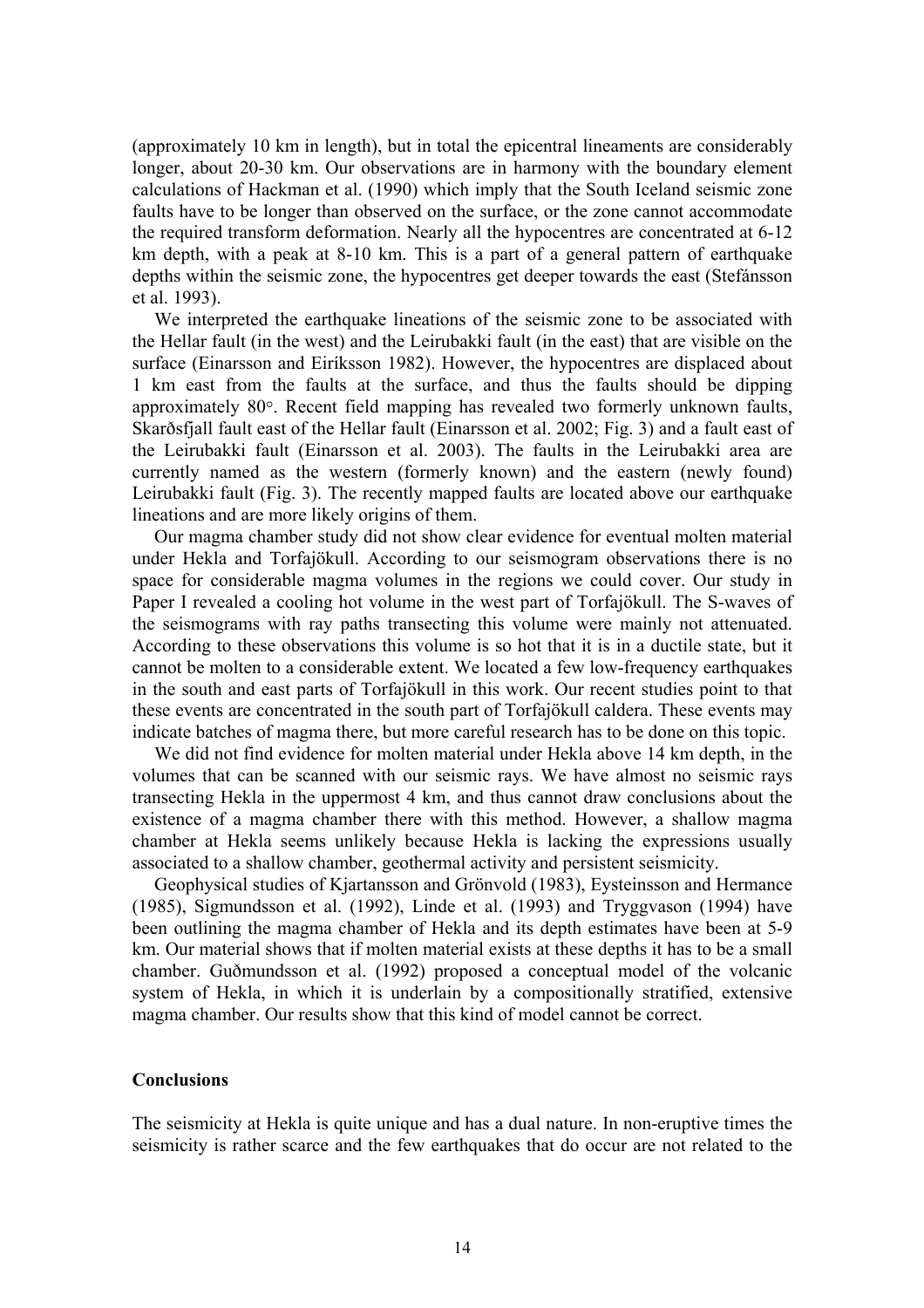volcano itself. Instead, they follow the pattern of seismic activity of the South Iceland seismic zone in the west.

No earthquakes were observed at Hekla or its immediate vicinity during the half-year period before the 1991 eruption, and thus no long-term prediction of it based on seismicity could have been made. The related seismicity started with a swarm of numerous small earthquakes increasing in size towards the onset of the eruption. They become observable about half an hour before the eruption started and continued throughout the first hours. In total about 400 earthquakes were detected. The largest event had a local magnitude of 2.5. In total the initial swarm released seismic energy corresponding a single earthquake of magnitude 3.4. Only few earthquakes occurred in the later phases of the eruption.

Low-frequency volcanic tremor entered the seismograms simultaneously with the onset of the eruption. It was most violent during the first hours, continued throughout the eruption and faded away together with it. The tremor had frequencies that were in the low end of what has been observed at various volcanoes of the world. During the first hours the characteristic frequency band of the tremor was 0.5-1.5 Hz and it had a few dominant peaks, at 0.7-0.9 Hz. The tremor started first when the eruptive conduit was open to the surface and thus was related to degassing. Large amount of seismic surface waves revealed by particle motion analysis points to shallow origin of the tremor. No low-frequency volcanic earthquakes were observed during the 1991 Hekla eruption. If any of them occurred they must have been mixed with the tremor.

A sudden earthquake swarm occurred in the beginning of June 1991, two and half months after the cessation of the eruption. Within this swarm three volcanic-looking earthquakes were recorded but no volcanic tremor was detected. The swarm is interpreted as evidence of a failed attempt to resume the eruptive activity, in the same manner as the eruption in 1980-1981.

Observations on the seismicity related to the 1991 Hekla eruption did not reveal any signals or patterns, which could be used for a long-term prediction. However, with seismograph stations close enough, the initial earthquake swarm related to the onset of an eruption can be detected soon after it begins, and with a combined use of seismicity and strain observations it is possible to foresee the eruptions in the short-time scale, approximately within an hour.

When Hekla was not erupting Torfajökull was the most active area seismically. Small high-frequency earthquakes were continuously observed in the west part of the volcano. They clustered around an aseimic body, which was interpreted as a cooling, but solified magma chamber. Low-frequency earthquakes were frequent, as well, at Torfajökull and they did not have a spatial or temporal relation to the high-frequency earthquakes. Most likely they concentrate in the south part of the Torfajökull caldera.

The eastern end of the South Iceland seismic zone was also continuously seismically active and the earthquakes clustered in two north-south lineations, which can be associated to surface faults. The seismic lineations continue farther both to the north and to the south than the mapped surface faults.

No positive results on considerable magma chambers at Hekla or Torfajökull could be found with the seismic ray method. In the uppermost 4 km at Hekla the data are scarce, but a shallow magma chamber of Hekla does not seem very likely. The dataset excludes the existence of a large batch of magma under Hekla at 4-14 km. The cooling magma chamber in the west part of Torfajökull does not seem to be molten any more, at least not to a great extent, as vast majority of the seismic rays crossing it did not show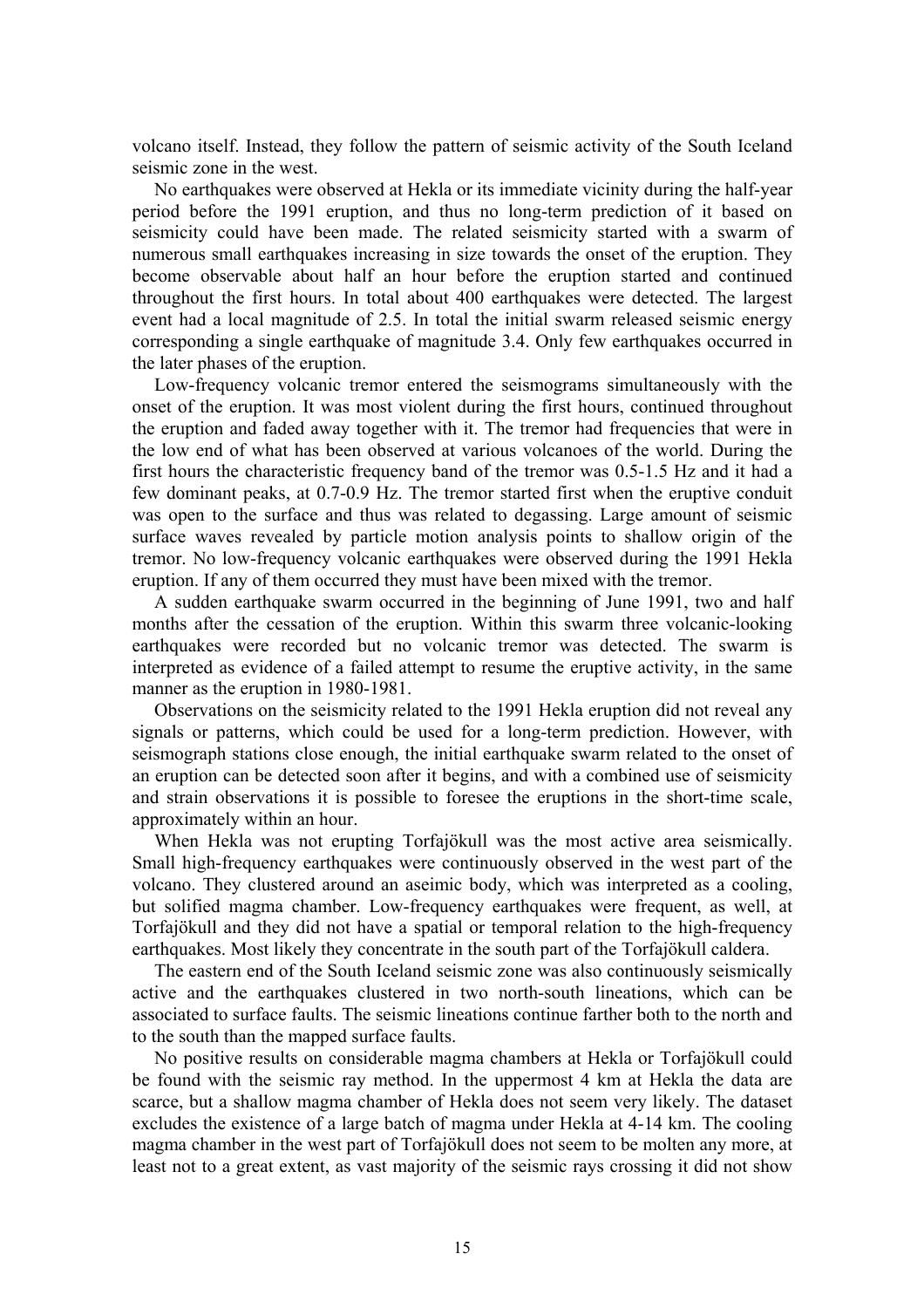evidence of S-wave attenuation. South part of the Torfajökull caldera is the locus of low-frequency earthquakes and they may be somehow related to active magma. However, evidence of S-wave attenuation was not found in this area.

#### **Acknowledgements**

At this moment it feels appropriate to say – thank God this work is finally brought to an end! But there have been also other instances involved.

I carried out the bulk of this study at the Science Institute, University of Iceland and at the Institute of Seismology, University of Helsinki. It gained its finishing touch at the Nordic Volcanological Institute. I am grateful for the opportunity to work at these places and for having an access to all the facilities I needed.

Professor Páll Einarsson from the Science Institute has been an inspiring and enthusiastic supervisor with a heart of a dedicated scientist. Several colleagues at the Science Institute, Icelandic Meteorological Office, Institute of Seismology and Nordic Volcanological Institute have given me valuable help and advice during the different phases of my work. I recall especially warmly the companionship of the whole staff of Seismo, for having made me feel like at home. I miss those laughter moments with you during the two-o´clock coffee breaks.

The Icelandic Meteorological Office provided the digital SIL data, the backbone of this study. The National Power Company of Iceland funds the analogue seismograph stations I have used for the essential completion of the data set.

I gratefully appreciate the scholarships granted by NorFA, Suomalainen Konkordialiitto (Finnish Concordia Foundation), the Magnus Ehrnrooth Foundation of the Finnish Society of Sciences and Letters, the Finnish Cultural Foundation and the Vilho, Yrjö and Kalle Väisälä Foundation of the Finnish Academy of Science and Letters. These grants have made my stay in Iceland financially possible.

I am thankful for the comments and statements I have received from the reviewers of the individual papers, as well as for those from Pekka Heikkinen and Bob White, the reviewers of the whole package.

I want to thank for encouragement and support all the relatives and friends scattered in Finland, Iceland and other countries. Particularly welcome have been the cheering words of Erik Sturkell in the repetitive occasions of frustration, when I again was mistaken and thought to see light in the end of the tunnel. And last, but certainly not least, I thank the members of my family who stood by me throughout the work and kept on believing that one fine day I will make it.

#### **References**

Bjarnason, I.Þ. and Einarsson, P., 1991. Source mechanism of the 1987 Vatnafjöll earthquake in South Iceland. J. Geophys. Res. 96: 4314-4324.

Björnsson, H. and Einarsson, P., 1990. Volcanoes beneath Vatnajökull, Iceland: Evidence from radio echo-sounding, earthquakes and jökulhlaups. Jökull 40: 147- 168.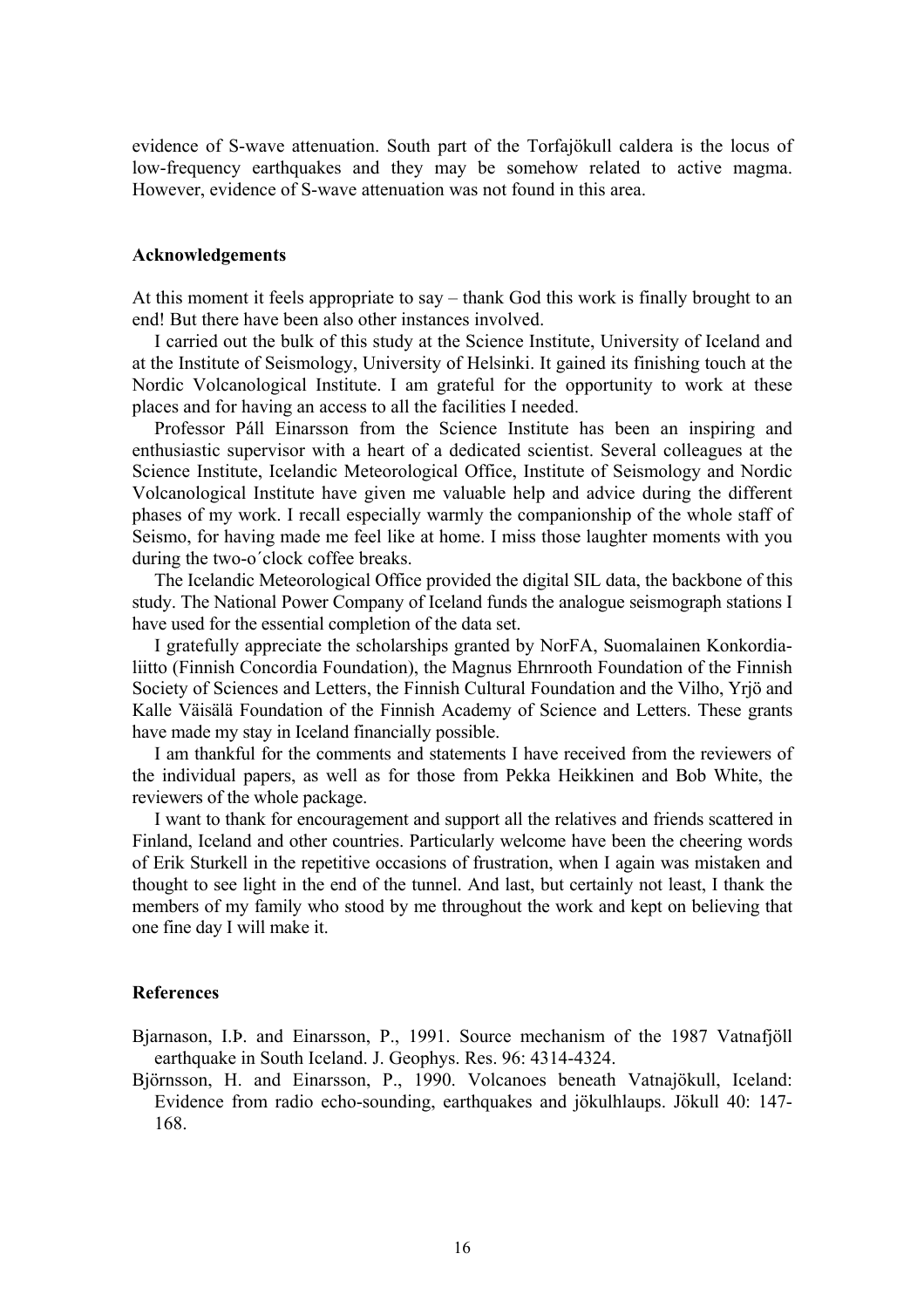- Brandsdóttir, B. and Einarsson, P., 1992. Volcanic tremor and low-frequency earthquakes in Iceland. In: Gasparini, P., Scarpa, R. and Aki, K. (eds). Volcanic seismology. Springer-Verlag, Berlin Heidelberg, pp. 212-222.
- Chouet, B., 1981. Ground motion in the near field of a fluid-driven crack and its interpretation in the study of shallow volcanic tremor. J. Geophys. Res. 86: 5985-6016.
- Chouet, B., 1985. Excitation of a buried magmatic pipe: a seismic source model for volcanic tremor. J. Geophys. Res. 90: 1881-1893.
- Chouet, B., 1996. Long-period volcano seismicity: its source and use in eruption forecasting. Nature 380: 309-316.
- Einarsson, P., 1991. Earthquakes and present-day tectonism in Iceland. Tectonophysics 189: 261-279.
- Einarsson, P., 2000. The seismograph station on Litla-Hekla and the 2000 eruption (abstract, in Icelandic). Geoscience Society of Iceland, Spring meeting 2000, p. 41.
- Einarsson, P. and Björnsson, S., 1976. Seismic activity associated with the 1970 eruption of volcano Hekla in Iceland. Jökull 26: 8-19.
- Einarsson, P., Boettger, M. and Þorbjarnarson, S., 2002. Faults and fractures of the South Iceland seismic zone near Þjórsá. Landsvirkjun, Report LV-2002/090, 5 pp.
- Einarsson, P, and Eiríksson, J., 1982. Earthquake fractures in the districts Land and Rangárvellir in the South Iceland Seismic Zone. Jökull 32: 113-120.
- Einarsson, P., Khodayar, M., Þorbjarnarson, S., Pagli, C., Pedersen, R. and student groups of the courses Tektóník and Current crustal movements (2003). New fault maps of the Hestfjall and Leirubakki area of the South Iceland seismic zone. Geoscience Society of Iceland, Spring meeting 2003, p. 54.
- Einarsson, P. and Sæmundsson, K., 1987. Earthquake epicenters 1982-1985 and volcanic systems in Iceland. In: Sigfússon, Þ.I. (ed.). Í hlutarins eðli, Festschrift for Þorbjörn Sigurgeirsson. Menningarsjóður, Reykjavík (map).
- Eysteinsson, H. and Hermance, J.F., 1985. Magnetotelluric measurements across the eastern neovolcanic zone in south Iceland. J. Geophys. Res. 90: 10093-10103.
- Falsaperla, S., Langer. H., Martinelli, B. and Schick, R., 1994. Seismic measurements on Stromboli volcano in a wide frequency range. Acta Vulcanol. 5: 173-178.
- Ferrick, M.G., Qamar, A. and St. Lawrence, W.F., 1982. Source mechanism of volcanic tremor. J. Geophys. Res. 87: 8675-8683.
- Grönvold, K., Larsen, G., Einarsson, P., Þórarinsson, S. and Sæmundsson, K., 1983. The Hekla eruption 1980-1981. Bull. Volcanol. 46: 349-363.
- Guðmundsson, Á., Óskarsson, N., Grönvold, K., Sæmundsson, K., Sigurðsson, O., Stefánsson, R., Gíslason, S.R., Einarsson, P., Brandsdóttir, B., Larsen, G., Jóhannesson, H. and Þórðarson, Þ., 1992. The 1991 eruption of Hekla, Iceland. Bull. Volcanol. 54: 238-246.
- Hackman, M.C., King, G.C.P. and Bilham, R., 1990. The mechanics of the South Iceland seismic zone. J. Geophys. Res. 95: 17339-17351.
- Harlow, D.H., Power, J.A., Laguerta, E.P., Ambubuyog, G., White, R.A. and Hoblitt, R.P., 1996. Precursory seismicity and forecasting of the June 15, 1991, eruption of Mount Pinatubo. In: Newhall, C.G. and Punongbayan, R.S. (eds). Fire and mud: eruptions and lahars of Mount Pinatubo, Philippines. Philippine Institute of Volcanology and Seismology, University of Washington Press, pp. 285-305.
- Hutchinson, I.P., 1983. The onset of the 1980 Hekla eruption. Náttúrufræðingurinn 52: 175-183.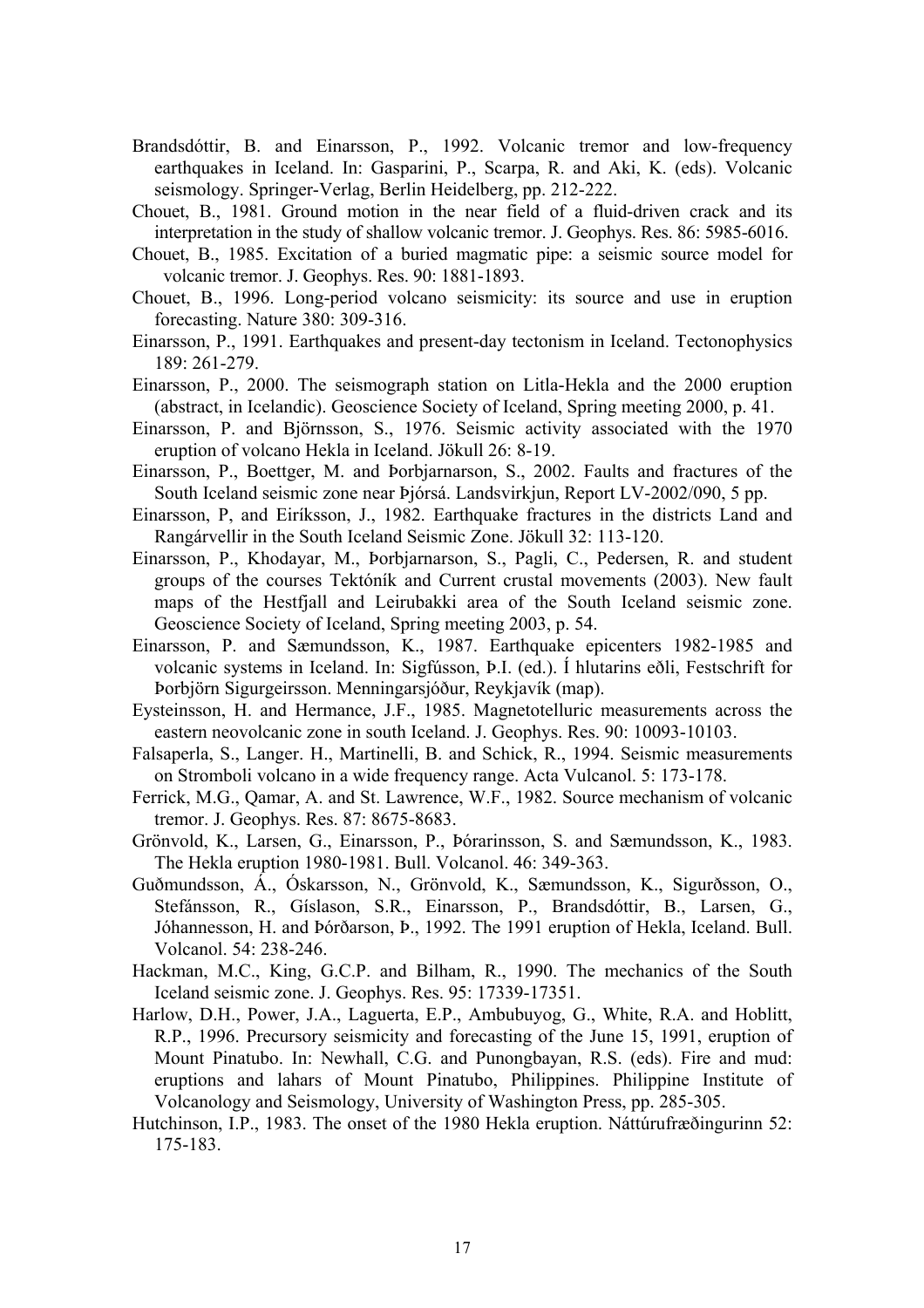- Höskuldsson, Á. and Ólafsdóttir, R., 2002. Pyroclastic flows formed in the eruption of Hekla 2000. The 25th Nordic Geological Winter Meeting, Reykjavík, 6-9 Jan 2002, p. 86.
- Jakobsson, S.P., 1979. Petrology of Recent basalts of the Eastern Volcanic Zone, Iceland. Acta Naturalia Islandica 26: 1-103.
- Jóhannesson, H., Jakobsson, S.P. and Sæmundsson, K., 1990. Geological map of Iceland, sheet 6, South-Iceland, third edition. Icelandic Museum of Natural History and Iceland Geodetic Survey, Reykjavík.
- Kjartansson, E. and Grönvold, K., 1983. Location of a magma reservoir beneath Hekla volcano, Iceland. Nature 301: 139-141.
- Kjartansson, G., 1951. The Eruption of Hekla 1947-1948: II, 4. Water flood and mud flows. Soc. Scientiarum Islandica, Reykjavík, 1-51.
- Kjartansson, G., 1957. In: Einarsson, T., Kjartansson, G. and Þórarinsson, S. (eds). The Eruption of Hekla 1947-1948: III, 1. Some secondary effects of the Hekla eruption. Soc. Scientiarum Islandica, Reykjavík, 1-51.
- Lahr, J.C., Chouet, B.A., Stephens, C.D., Power, J.A. and Page, R.A., 1994. Earthquake classification, location, and error analysis in a volcanic environment: implications for the magmatic system of the 1989-1990 eruptions at Redoubt volcano, Alaska. J. Volcanol. Geotherm. Res. 62: 137-151.
- Larsen, G., 1984. Recent volcanic history of the Veiðivötn fissure swarm, southern Iceland - an approach to volcanic risk assessment. J. Volcanol. Geotherm. Res. 22: 33-58.
- Larsen, G., Vilmundardóttir, E.G. and Þorkelsson, B., 1992. The 1991 Hekla eruption: ash fall and ash layer from the first days of the eruption (In Icelandic). Náttúrufræðingurinn 61: 259-176.
- Linde, A.T., Ágústsson, K., Sacks, I.S. and Stefánsson, R., 1993. Mechanism of the 1991 eruption of Hekla from continuous borehole strain monitoring. Nature 365: 737-740.
- McGarvie, D.W., 1984. Torfajökull: A volcano dominated by magma mixing. Geology 12: 685-688.
- McNutt, S.R., 1994. Volcanic tremor from around the world: 1992 update. Acta Vulcanol. 5: 197-200.
- McNutt, S.R., 2000. Volcanic seismicity. In: Sigurðsson, H. (ed.) Encyclopedia of Volcanoes. Academic Press San Diego, pp. 1015-1033.
- Ohminato, T., Chouet, B.A., Dawson, P. and Kedar, S., 1998. Waveform inversion of very long period impulsive signals associated with magmatic injection beneath Kilauea Volcano, Hawaii. J. Geophys. Res. 103: 23839-23862 .
- Óskarsson, N., Sigvaldason, G.E. and Steinþórsson, S., 1982. A dynamic model of rift zone petrogenesis and the regional petrology of Iceland. J. Petrol. 23: 28-74.
- Pieri, D., Ma, C., Simpson, J.J., Hufford, G., Grindle, T. and Grove, C., 2002. Analyses of *in-situ* airborne volcanic ash from the February 2000 eruption of Hekla Volcano, Iceland. Geophys. Res. Lett. 29 (16): 10.1029/2001GL013688.
- Sæmundsson, K., 1972. Geological notes on the Torfajökull area (in Icelandic). Náttúrufræðingurinn 42: 81-99.
- Sæmundsson, K., 1982. Calderas in the neovolcanic zones of Iceland (in Icelandic). In: Eldur er í norðri, Festschrift for Sigurður Þórarinsson. Sögufélag, Reykjavík, pp. 221-239.